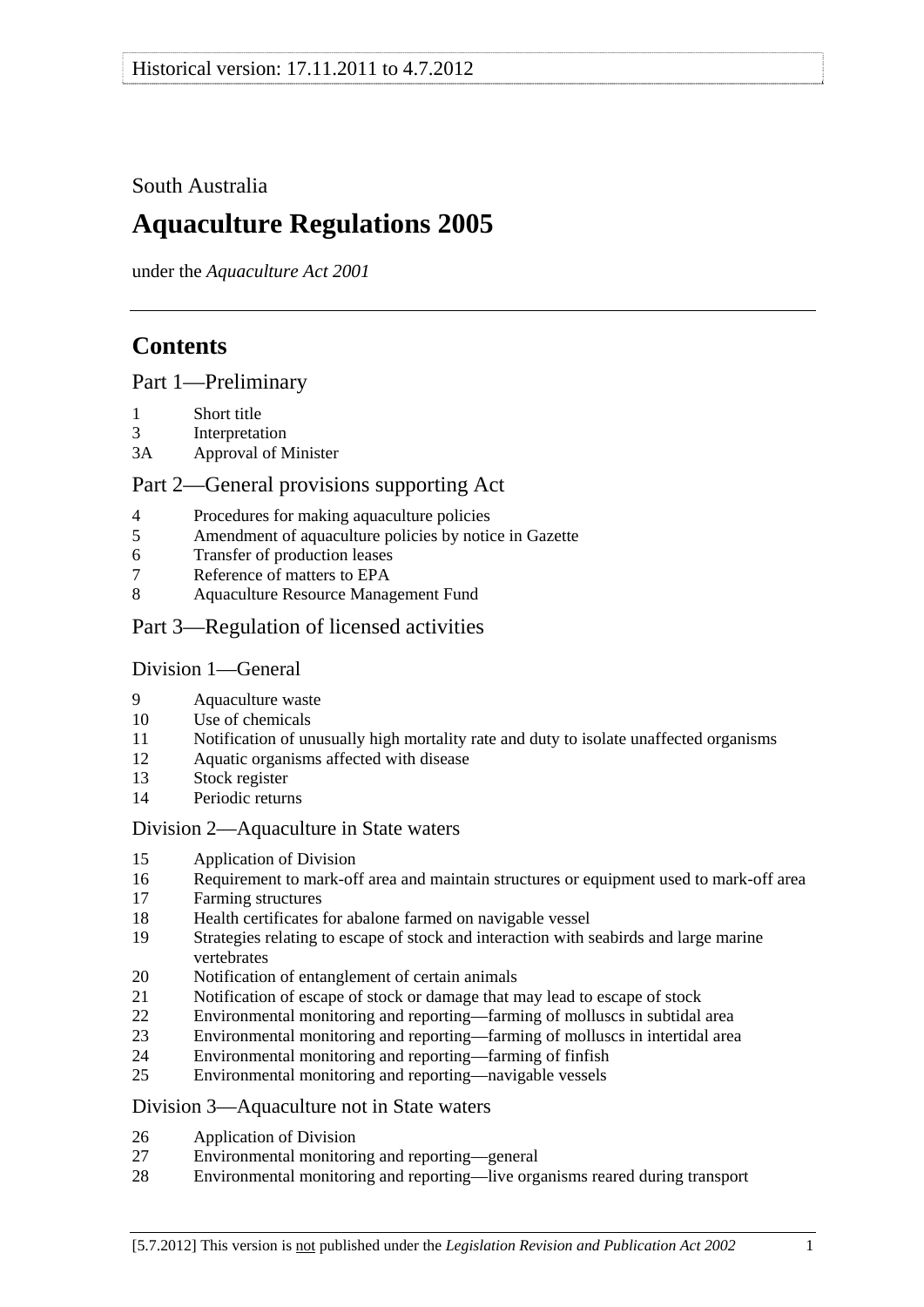## <span id="page-1-0"></span>[Part 4—Miscellaneous](#page-22-0)

- [28A Division of lease area](#page-22-0)
- [28B Division of licence area](#page-23-0)
- [29 Defects in applications](#page-24-0)
- [30 Powers of fisheries officer](#page-24-0)
- [31 Exemptions](#page-24-0)
- [32 Fees](#page-25-0)

[Schedule 1—Fees](#page-27-0)

Schedule 2—*[Aquaculture \(Standard Lease Conditions\) Amendment](#page-29-0)  [Policy 2008](#page-29-0)*

[Part 1—Preliminary](#page-0-0)

[1 Short title](#page-29-0) 

[2 Amendment provisions](#page-29-0) 

## Part 2—Amendment of *[Aquaculture \(Zones—Standard Lease Conditions\)](#page-0-0)  [Policy 2005](#page-0-0)*

- [3 Amendment of clause 2—Standard conditions of aquaculture lease](#page-29-0)
- [4 Insertion of clause 2A](#page-30-0)
- [2A Renewal of lease](#page-0-0)
- [5 Amendment of clause 3—Variation of lease or lease conditions](#page-30-0)

[Legislative history](#page-31-0) 

# **Part 1—Preliminary**

## **1—Short title**

These regulations may be cited as the *Aquaculture Regulations 2005*.

## **3—Interpretation**

(1) In these regulations, unless the contrary intention appears—

*abalone* means abalone (*Haliotis* spp.) of all species;

*accredited laboratory* means a laboratory accredited by the National Association of Testing Authorities and capable of detecting oxidised nitrogen, ammonia and soluble phosphorous at concentrations of 0.1 mg/L or less and total suspended solids at 5 mg/L or less;

*Act* means the *[Aquaculture Act 2001](http://www.legislation.sa.gov.au/index.aspx?action=legref&type=act&legtitle=Aquaculture%20Act%202001)*;

*antifoulant* means a chemical substance designed for application to water submerged surfaces to inhibit the growth of plants, animals or other organisms on those surfaces;

*aquaculture waste* means waste generated in the course of carrying on aquaculture, but does not include waste created by living aquatic organisms;

*disease* includes any bacterium, virus, parasite, insect or other organism or agent capable of causing disease in animals or humans;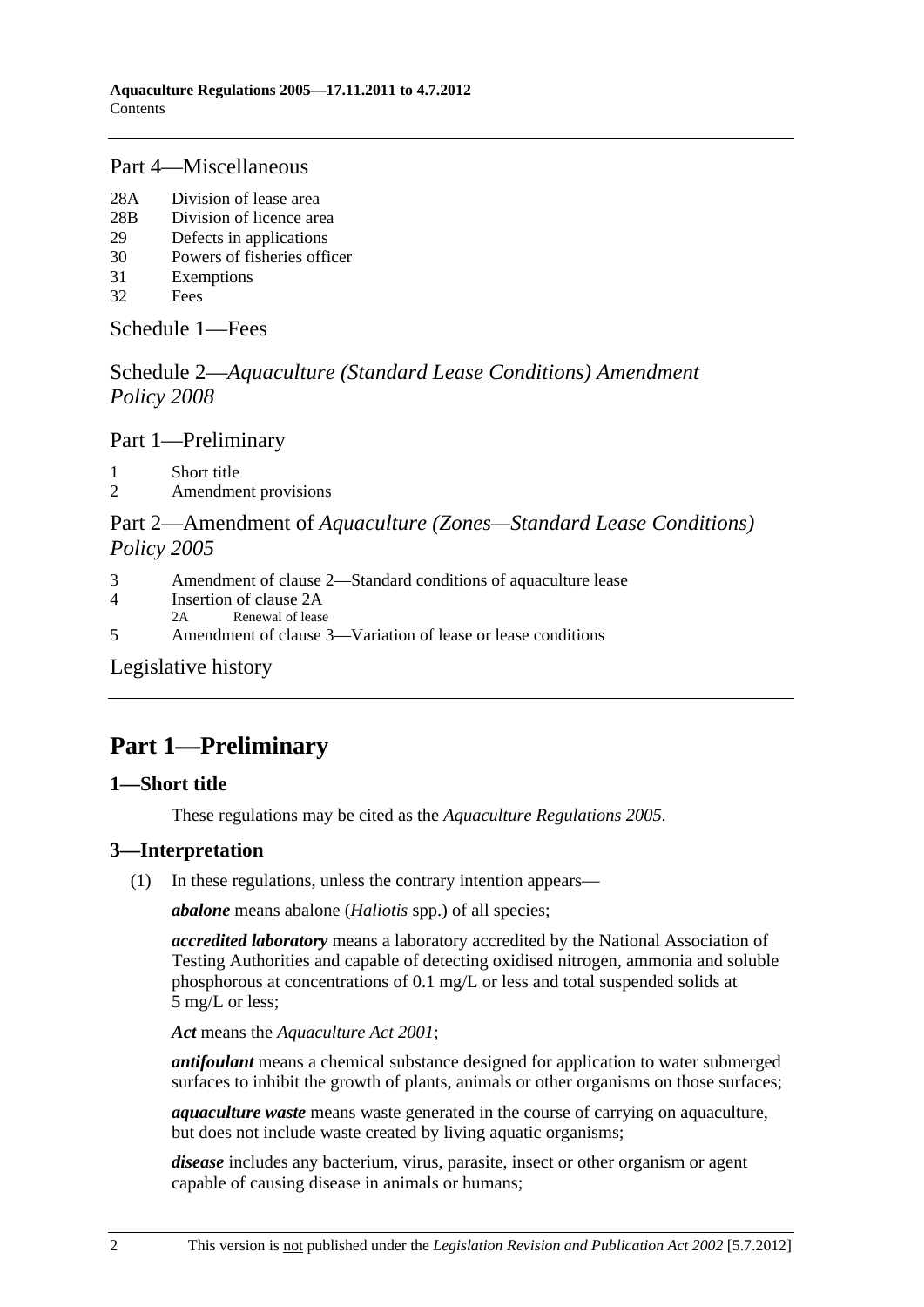<span id="page-2-0"></span>*farming structure* includes sea cages and racks, longlines and submerged lines used for aquaculture, together with their associated baskets, barrels, lanterns and other culture units;

*finfish* means all members of the classes *Myxini*, *Actinopterygii* and *Elasmobranchii*;

*GDA94* means the Geocentric Datum of Australia 1994;

*large marine vertebrates* means sharks, seals, sea lions, dolphins and whales;

*lease area* means the area of the lease described on the public register under section 80 of the Act;

*licence area* means the area of the licence described on the public register under section 80 of the Act;

*licensee* means the holder of an aquaculture licence;

*prescribed wild caught tuna* means members of the genera *Allothunnus*, *Auxis*, *Euthunnus*, *Katsuwonus*, and *Thunnus* that have been taken from the wild;

*protected animal* means—

- (a) a protected animal within the meaning of the *[National Parks and Wildlife](http://www.legislation.sa.gov.au/index.aspx?action=legref&type=act&legtitle=National%20Parks%20and%20Wildlife%20Act%201972)  [Act 1972](http://www.legislation.sa.gov.au/index.aspx?action=legref&type=act&legtitle=National%20Parks%20and%20Wildlife%20Act%201972)*; or
- (b) a great white shark (*Carcharodon carcharias*);

*reporting day*, in relation to a licence, means—

- (a) if the licence authorises the farming of finfish—31 January; or
- (b) in any other case—31 August;

*reporting year,* in relation to a licence, means—

- (a) if the licence authorises the farming of finfish—a period of 12 months commencing on 1 December; or
- (b) in any other case—a period of 12 months commencing on 1 July;

*sea cage* means a floating farming structure used for aquaculture comprised of or incorporating a net;

*WGS84* means the World Geodetic System 1984;

*zone* means an aquaculture zone, a prospective aquaculture zone, an aquaculture exclusion zone or an aquaculture emergency zone.

 (2) Without limiting when the number of aquatic organisms farmed under a licence that die within a period of 24 hours will be taken to be *unusually high*, the number will be taken to be unusually high if it is 20% (or more) greater than the average number of aquatic organisms farmed under the licence that have died each day over the preceding 3 months.

#### **3A—Approval of Minister**

 (1) An approval given by the Minister under these regulations to a licensee may be subject to conditions.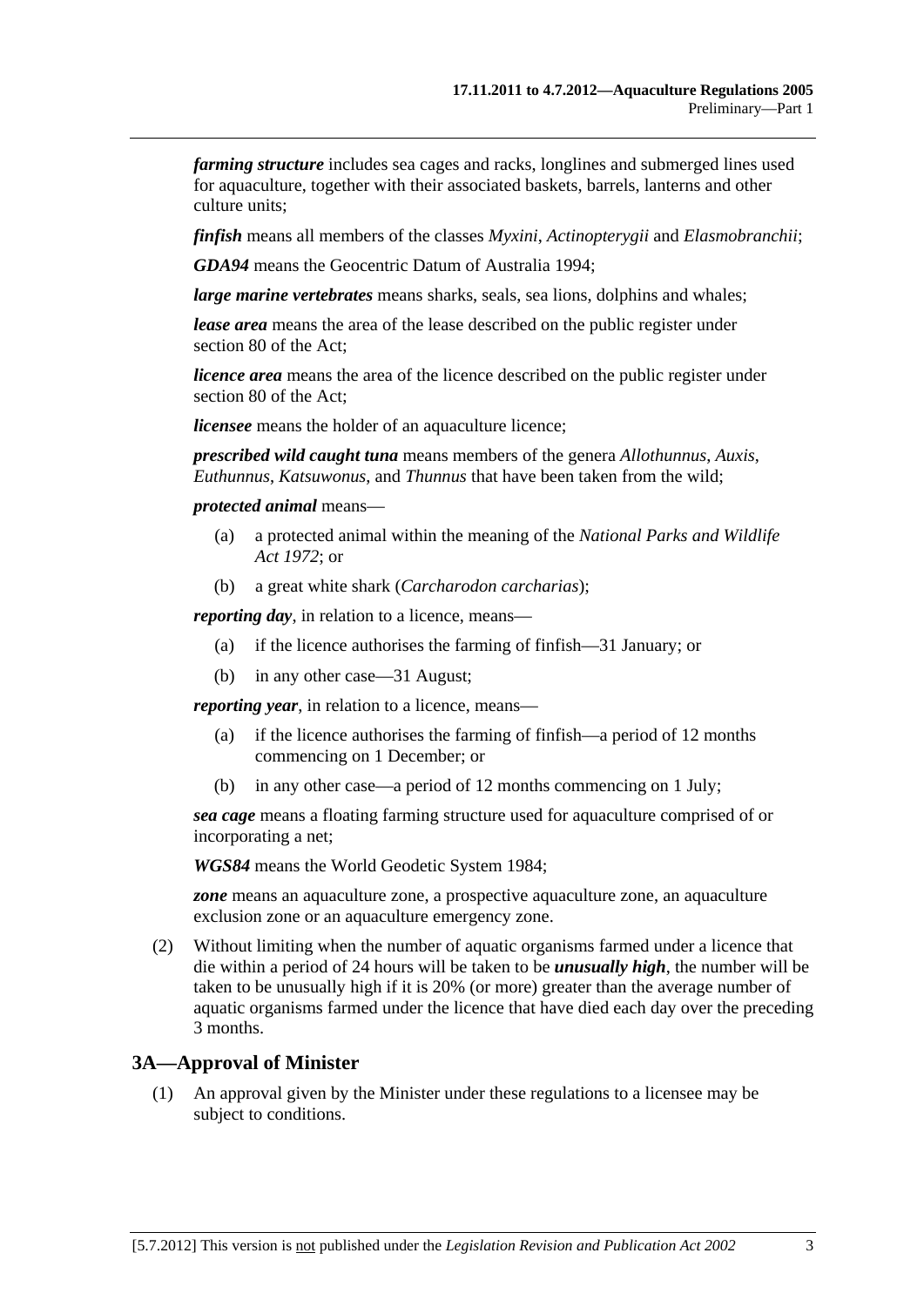<span id="page-3-0"></span> (2) A licensee must comply with the conditions of an approval given to the licensee by the Minister under these regulations.

Maximum penalty: \$5 000.

Expiation fee: \$315.

# **Part 2—General provisions supporting Act**

## **4—Procedures for making aquaculture policies**

For the purposes of section 12(4)(a) of the Act, the following bodies are prescribed:

- (a) Aboriginal Legal Rights Movement Incorporated;
- (b) Conservation Council of South Australia Incorporated;
- (c) Local Government Association of South Australia;
- (d) Seafood Council SA;
- (e) SA Fishing Industry Council Incorporated;
- (f) South Australian Aquaculture Council;
- (g) South Australian Recreational Fishing Advisory Council;
- (h) if the policy is expressed to apply only in relation to 1 or more zones or areas—
	- (i) any registered representatives of native title holders or claimants to native title in land comprising or forming part of a zone or area to which the policy applies; and
	- (ii) any person holding an aquaculture licence or aquaculture lease over an area comprising or forming part of a zone or area to which the policy applies; and
	- (iii) any regional NRM Board (within the meaning of the *[Natural](http://www.legislation.sa.gov.au/index.aspx?action=legref&type=act&legtitle=Natural%20Resources%20Management%20Act%202004)  [Resources Management Act 2004](http://www.legislation.sa.gov.au/index.aspx?action=legref&type=act&legtitle=Natural%20Resources%20Management%20Act%202004)*) responsible for a region comprising or forming part of a zone or area to which the policy applies;
- (i) if the policy is not expressed to apply only in relation to 1 or more zones or areas—all regional NRM Boards (within the meaning of the *[Natural](http://www.legislation.sa.gov.au/index.aspx?action=legref&type=act&legtitle=Natural%20Resources%20Management%20Act%202004)  [Resources Management Act 2004](http://www.legislation.sa.gov.au/index.aspx?action=legref&type=act&legtitle=Natural%20Resources%20Management%20Act%202004)*).

## **5—Amendment of aquaculture policies by notice in Gazette**

The Minister may, by notice in the Gazette under section 14(1) of the Act, amend an aquaculture policy in order to make a change of the following kind:

- (a) for identifying, varying the boundaries of, or revoking, an aquaculture emergency zone;
- (b) if in the opinion of the Minister there is ambiguity as to the boundary of an aquaculture zone, prospective aquaculture zone, aquaculture exclusion zone or aquaculture emergency zone—to remove the ambiguity.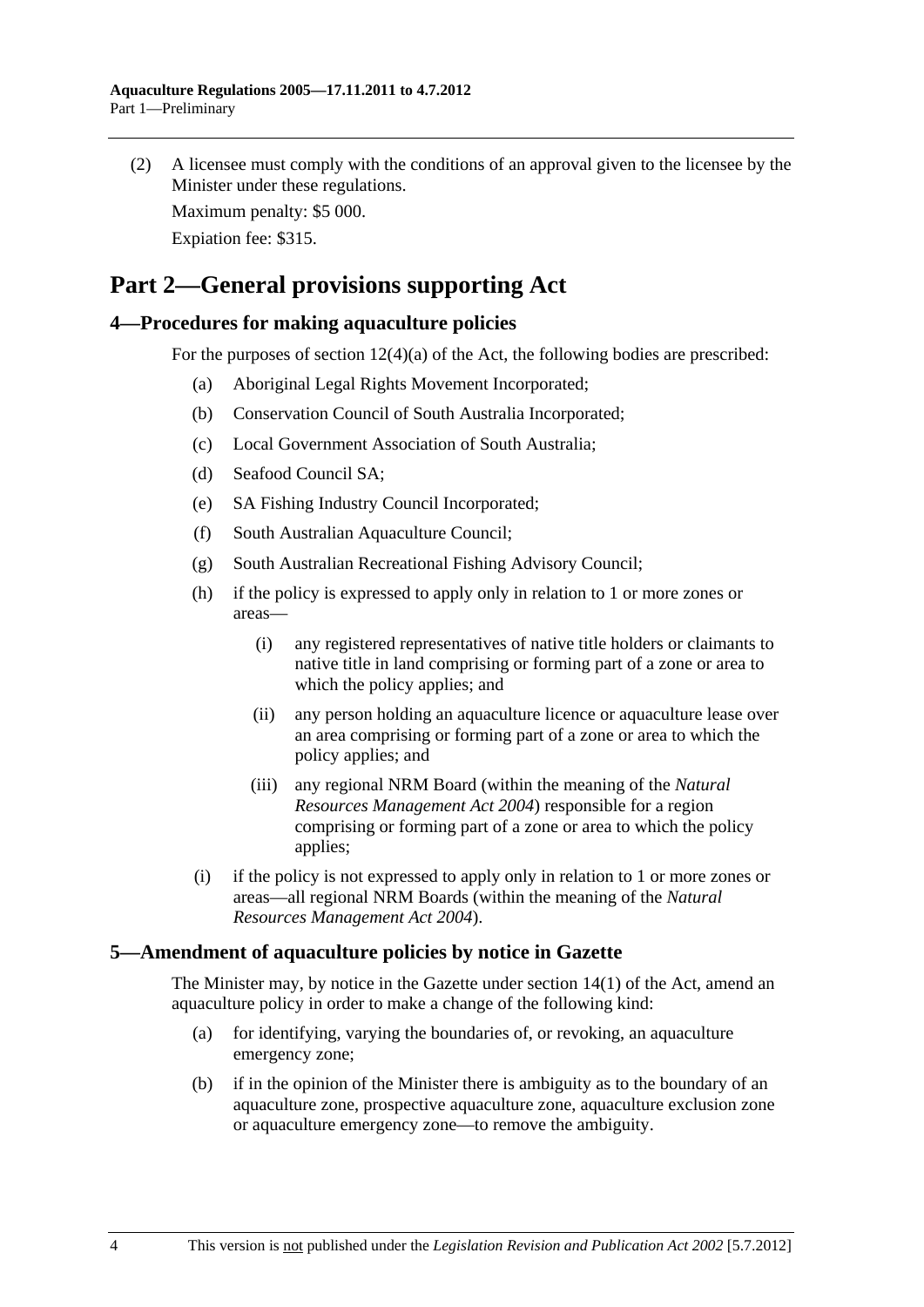### <span id="page-4-0"></span>**6—Transfer of production leases**

For the purposes of section 39(2) of the Act, the following details are prescribed:

- (a) the full name, address and telephone number of the transferor and transferee;
- (b) the number of the production lease.

#### **7—Reference of matters to EPA**

For the purposes of section 59(3) of the Act, the prescribed period is 6 weeks.

#### **8—Aquaculture Resource Management Fund**

For the purposes of section 79(3) of the Act—

- (a) the prescribed percentage of fees (other than expiation fees) paid under the Act is 100%; and
- (b) the prescribed percentage of penalties recovered in respect of offences against the Act is 100%.

# **Part 3—Regulation of licensed activities**

## **Division 1—General**

#### **9—Aquaculture waste**

- (1) A licensee must ensure that—
	- (a) aquaculture waste does not cause an unsightly or offensive condition at the licence area; and
	- (b) aquaculture waste is secured or treated in a manner designed to prevent it being blown, washed or swept off the licence area.

Maximum penalty: \$5 000.

Expiation fee: \$315.

 (2) A licensee must ensure that if aquaculture waste is blown, washed or swept off the licence area it is recovered as soon as practicable.

Maximum penalty: \$5 000.

Expiation fee: \$315.

#### **10—Use of chemicals**

- (1) A licensee must ensure that a substance is not used for therapeutic or prophylactic purposes or as an antifoulant in the course of aquaculture carried on under the licence unless—
	- (a) it is a registered veterinary chemical product, within the meaning of the *[Agricultural and Veterinary Products \(Control of Use\) Act 2002](http://www.legislation.sa.gov.au/index.aspx?action=legref&type=act&legtitle=Agricultural%20and%20Veterinary%20Products%20(Control%20of%20Use)%20Act%202002)*, and is used in accordance with—
		- (i) the instructions on the approved label for the product within the meaning of that Act; or
		- (ii) a permit within the meaning of that Act; or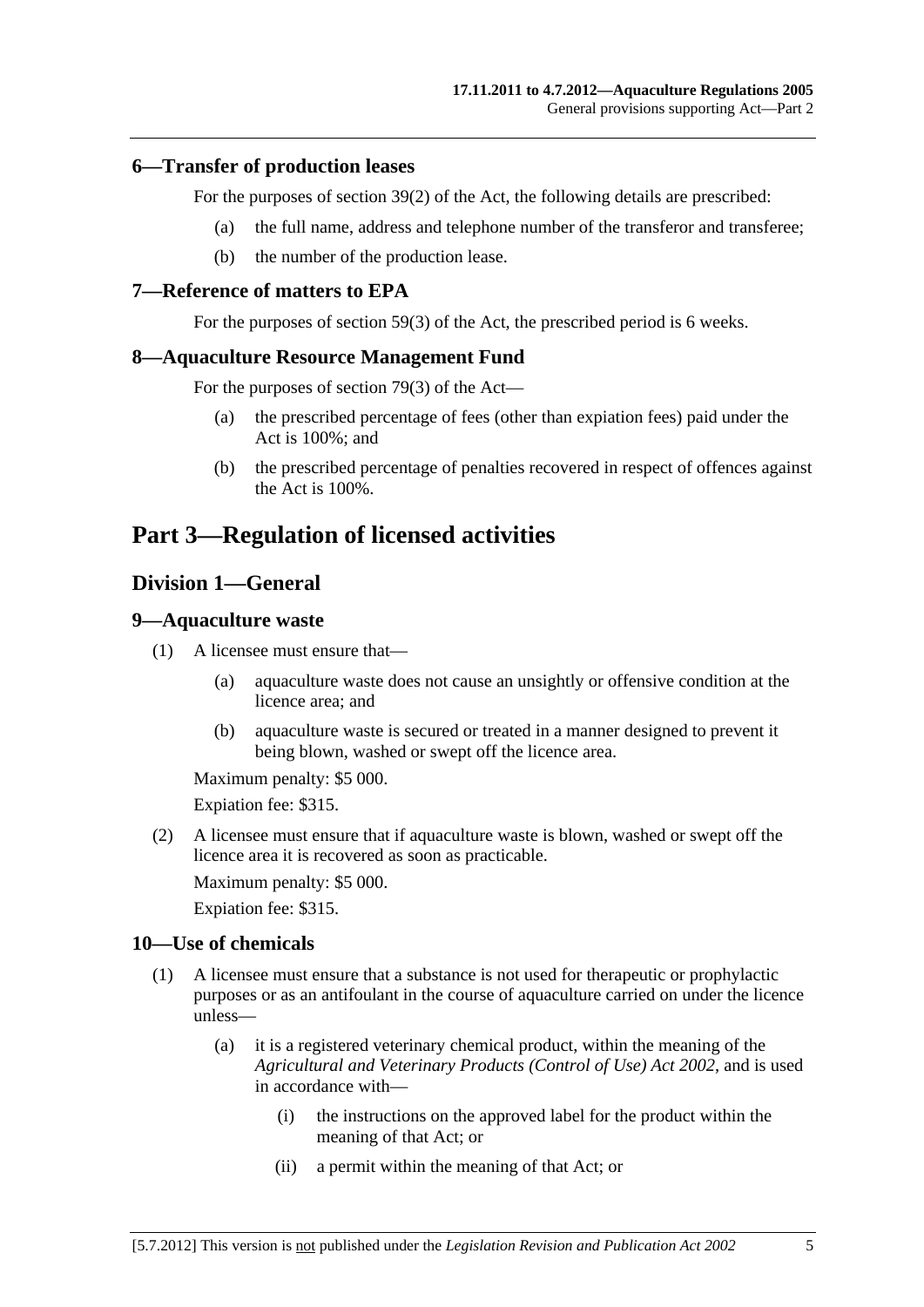<span id="page-5-0"></span> (b) the licensee has obtained the written approval of the Minister to use the substance in that way.

Maximum penalty: \$5 000.

Expiation fee: \$315.

- (2) A licensee must ensure that a substance is not used as a disinfectant in the course of aquaculture carried on under the licence unless—
	- (a) it is 1 of the following:

Citric acid

Hydrogen peroxide

Iodophore

Sodium carbonate

Sodium hydroxide

Sodium hypochlorite

Virkon (registered trademark); or

 (b) the licensee has obtained the written approval of the Minister to use the substance in that way.

Maximum penalty: \$5 000.

Expiation fee: \$315.

## **11—Notification of unusually high mortality rate and duty to isolate unaffected organisms**

If an unusually high number of aquatic organisms farmed under a licence die within a period of 24 hours (see regulation  $3(2)$ ) and the cause is not immediately apparent, the licensee must ensure that—

- (a) the Minister is immediately notified by means of a telephone call to the number provided to the licensee for the purpose; and
- (b) the Minister is, as soon as practicable after having been notified, given a written and signed notice containing the following:
	- (i) the licence number;
	- (ii) the name of the species affected;
	- (iii) the number or biomass (or an estimate of the number or biomass) of aquatic organisms that have died;
	- (iv) details of any clinical signs observable in the organisms prior to death;
	- (v) the number or biomass (or an estimate of the number or biomass) of aquatic organisms that show similar clinical signs but have not died;
	- (vi) details of circumstances that may be contributing factors such as extreme weather, power failures, poor water quality or water temperature; and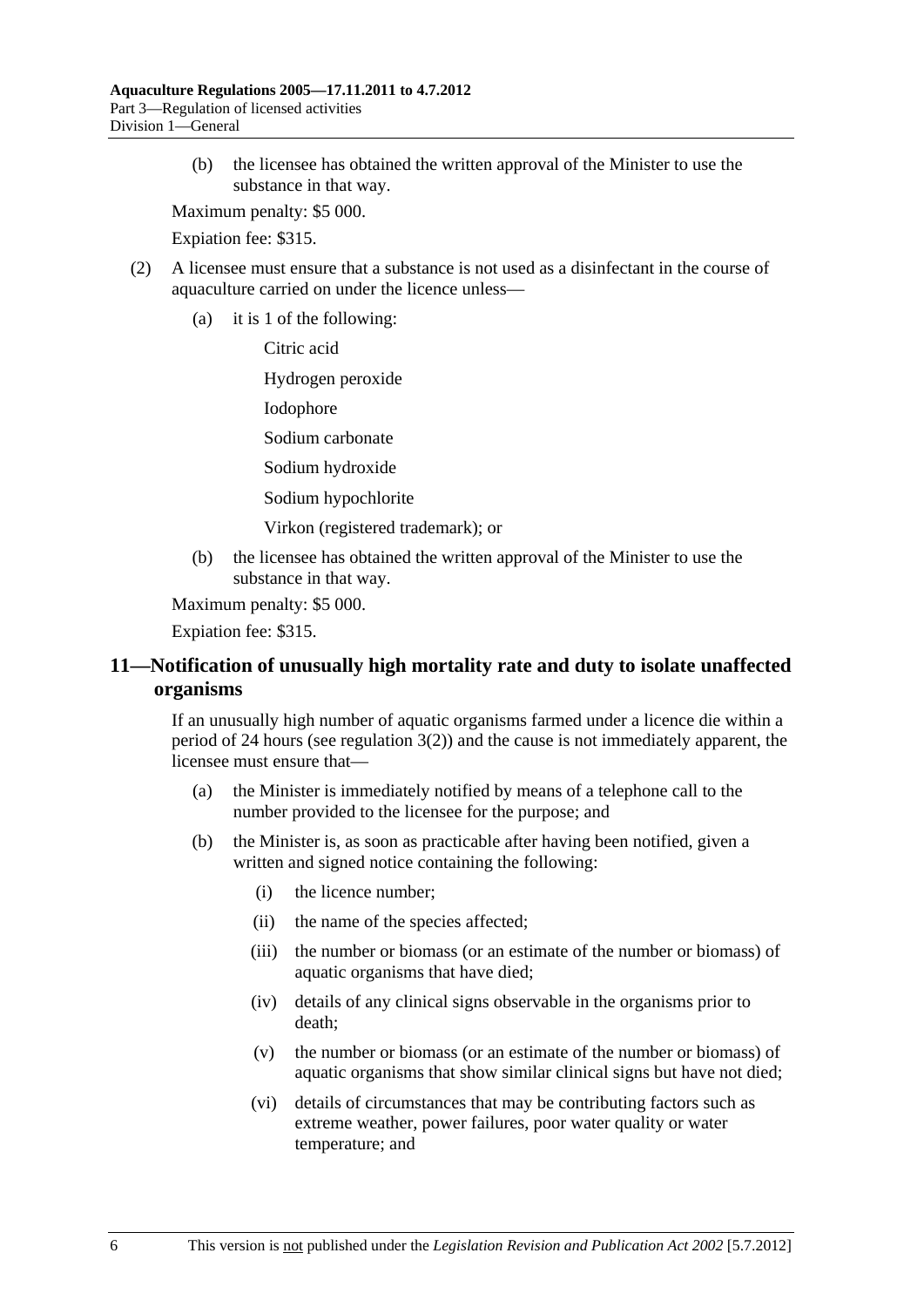<span id="page-6-0"></span> (c) all reasonable steps are taken to isolate aquatic organisms apparently affected from aquatic organisms not apparently affected.

Maximum penalty: \$5 000.

Expiation fee: In the case of an offence against [paragraph \(a\)](#page-5-0) or [paragraph \(b\)—](#page-5-0)\$315.

## **12—Aquatic organisms affected with disease**

 (1) If a licensee knows, or ought reasonably to know, that an aquatic organism proposed to be introduced into the licence area is or may be affected with a disease, the licensee must ensure that the aquatic organism is not introduced into the licence area without the prior written approval of the Minister.

Maximum penalty: \$5 000.

- (2) If a licensee knows, or ought reasonably to know, that an aquatic organism being farmed under the licence is or may be affected with a disease, the licensee must ensure that the aquatic organism is not removed from the licence area unless—
	- (a) it is removed for testing; or
	- (b) it is removed for disposal (other than by sale or supply to another); or
	- (c) it is removed in accordance with the written approval of the Minister obtained by the licensee.

Maximum penalty: \$5 000.

 (3) If an unusually high number of aquatic organisms farmed under a licence die within a period of 24 hours (see [regulation 3\(2\)](#page-2-0)) and the cause is not immediately apparent, the licensee will be taken to know that the aquatic organisms may be affected with a disease.

## **13—Stock register**

 (1) A licensee must maintain a stock register in accordance with this regulation. Maximum penalty: \$5 000.

Expiation fee: \$315.

- (2) The stock register must contain (in a readily understandable and legible form)—
	- (a) the following information in respect of aquatic organisms supplied to the licensee:
		- (i) the date on which the aquatic organisms were received by the licensee;
		- (ii) the name and address of the person who supplied the aquatic organisms;
		- (iii) the species of aquatic organisms;
		- (iv) the number or biomass of aquatic organisms received;
		- (v) the age or developmental stage of the aquatic organisms when received;
		- (vi) details identifying the place at which the aquatic organisms were last reared before supply or the place at which the aquatic organisms were collected;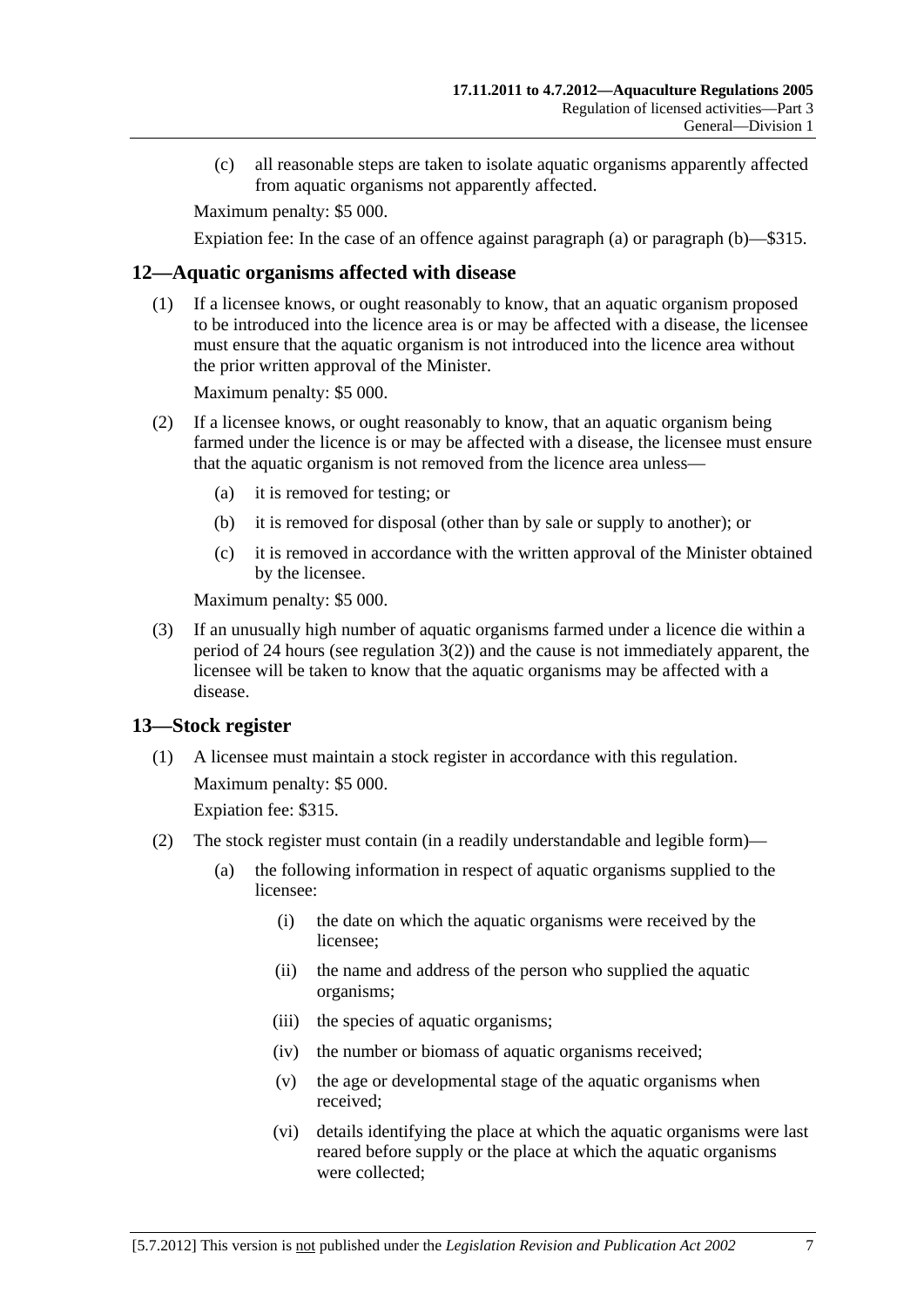- (vii) a copy of any health certification that accompanied the aquatic organisms; and
- (b) the following information in respect of aquatic organisms collected by the licensee:
	- (i) details identifying the authority under the *[Fisheries Act 1982](http://www.legislation.sa.gov.au/index.aspx?action=legref&type=act&legtitle=Fisheries%20Act%201982)* under which the aquatic organisms were collected;
	- (ii) the date the aquatic organisms were collected;
	- (iii) details identifying the place at which the aquatic organisms were collected;
	- (iv) the species of aquatic organisms;
	- (v) the number or biomass of aquatic organisms collected;
	- (vi) the age or developmental stage of the aquatic organisms when collected; and
- (c) the following information in respect of aquatic organisms bred by the licensee:
	- (i) the date (or an estimate of the date) the aquatic organisms were bred;
	- (ii) the species of aquatic organisms;
	- (iii) details identifying the broodstock used to breed the aquatic organisms;
	- (iv) the number or biomass (or an estimate of the number or biomass) of aquatic organisms bred; and
- (d) the following information in respect of aquatic organisms supplied by the licensee to another person:
	- (i) the date on which the aquatic organisms were supplied;
	- (ii) the name and address of the person to whom the aquatic organisms were supplied;
	- (iii) the species of aquatic organisms;
	- (iv) the number or biomass of aquatic organisms supplied;
	- (v) the age or developmental stage of the aquatic organisms when supplied;
	- (vi) a copy of any health certification provided by the licensee to accompany the aquatic organisms; and
- (e) the following information in respect of aquatic organisms that have died during aquaculture:
	- (i) the species of aquatic organisms;
	- (ii) the date (or an estimate of the date) the aquatic organisms died;
	- (iii) the number or biomass (or an estimate of the number or biomass) of aquatic organisms that have died;
	- (iv) the age or developmental stage of the aquatic organisms at death;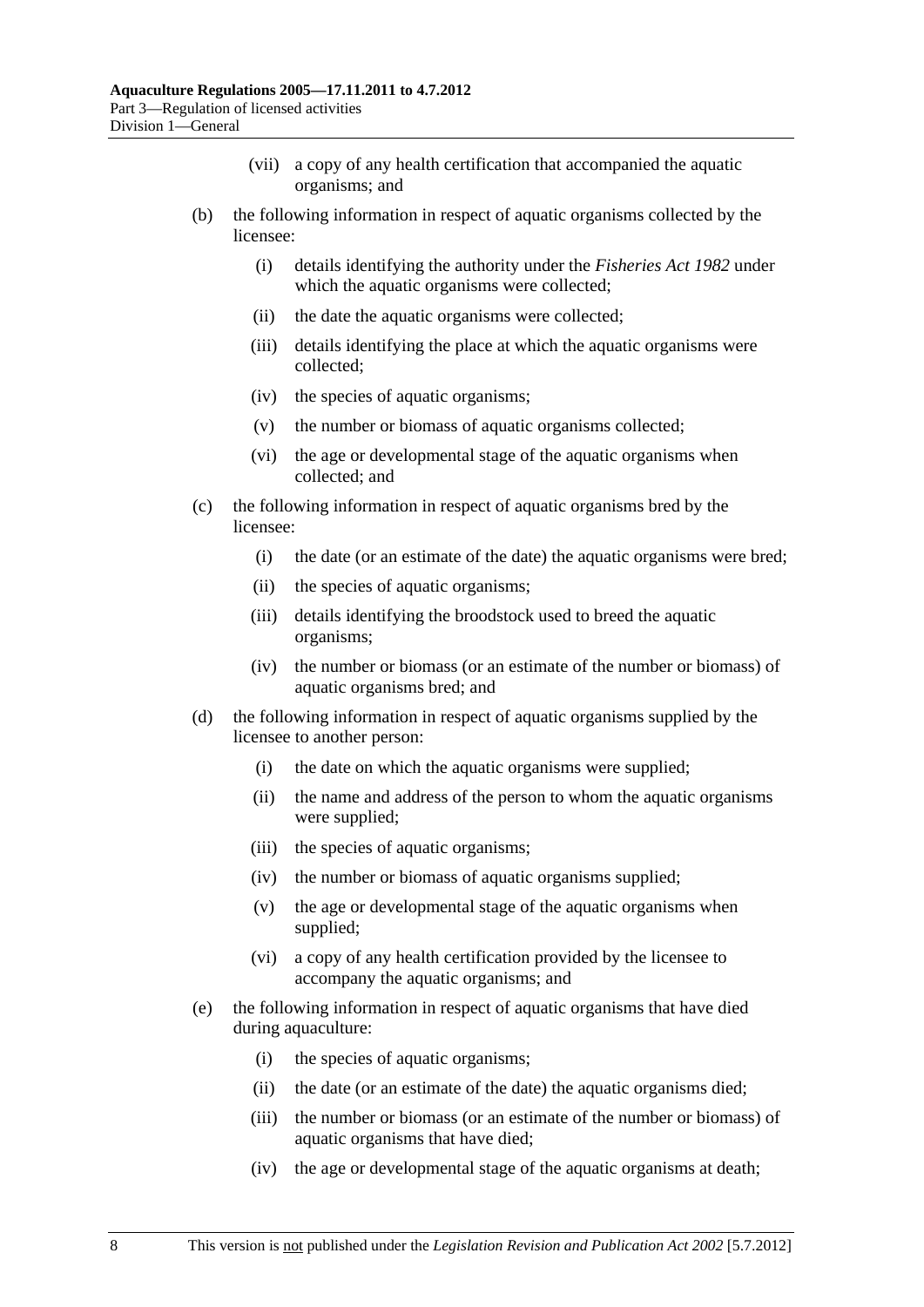- (v) a description of how and where the aquatic organisms were disposed of; and
- <span id="page-8-0"></span> (f) details of treatment administered for therapeutic or prophylactic purposes to aquatic organisms kept under the licence including—
	- (i) the reasons for the treatment; and
	- (ii) the dates on which the treatment was administered; and
	- (iii) the name (including trade or patent name) of each substance used as part of the treatment and the dosages or amounts administered; and
	- (iv) information that identifies the aquatic organisms that received treatment by reference to tank or cage number or by other means.
- (3) A record required to be entered in the stock register must be entered within 7 days after the event to which it relates.
- (4) A record entered in the stock register must be retained for 5 years from the date on which it was entered.

### **14—Periodic returns**

A licensee must, on a date or dates determined by the Minister in each year, provide the Minister with a periodic return containing such information as the Minister requires in the manner and form determined by the Minister.

Maximum penalty: \$5 000.

Expiation fee: \$315.

## **Division 2—Aquaculture in State waters**

#### **15—Application of Division**

This Division applies to aquaculture leases and to aquaculture licences authorising aquaculture in an area comprised of State waters or State waters and adjacent land within the meaning of the *[Harbors and Navigation Act 1993](http://www.legislation.sa.gov.au/index.aspx?action=legref&type=act&legtitle=Harbors%20and%20Navigation%20Act%201993)*.

## **16—Requirement to mark-off area and maintain structures or equipment used to mark-off area**

The holder of an aquaculture lease is guilty of an offence if—

- (a) the boundaries of the marked-off area of the lease are not marked off or indicated in the manner required under the conditions of the lease or a corresponding licence; or
- (b) the structures or equipment used to mark off or indicate the boundaries of the marked-off area of the lease under the conditions of the lease or a corresponding licence are not maintained in good working condition.

Maximum penalty: \$5 000.

Expiation fee: \$315.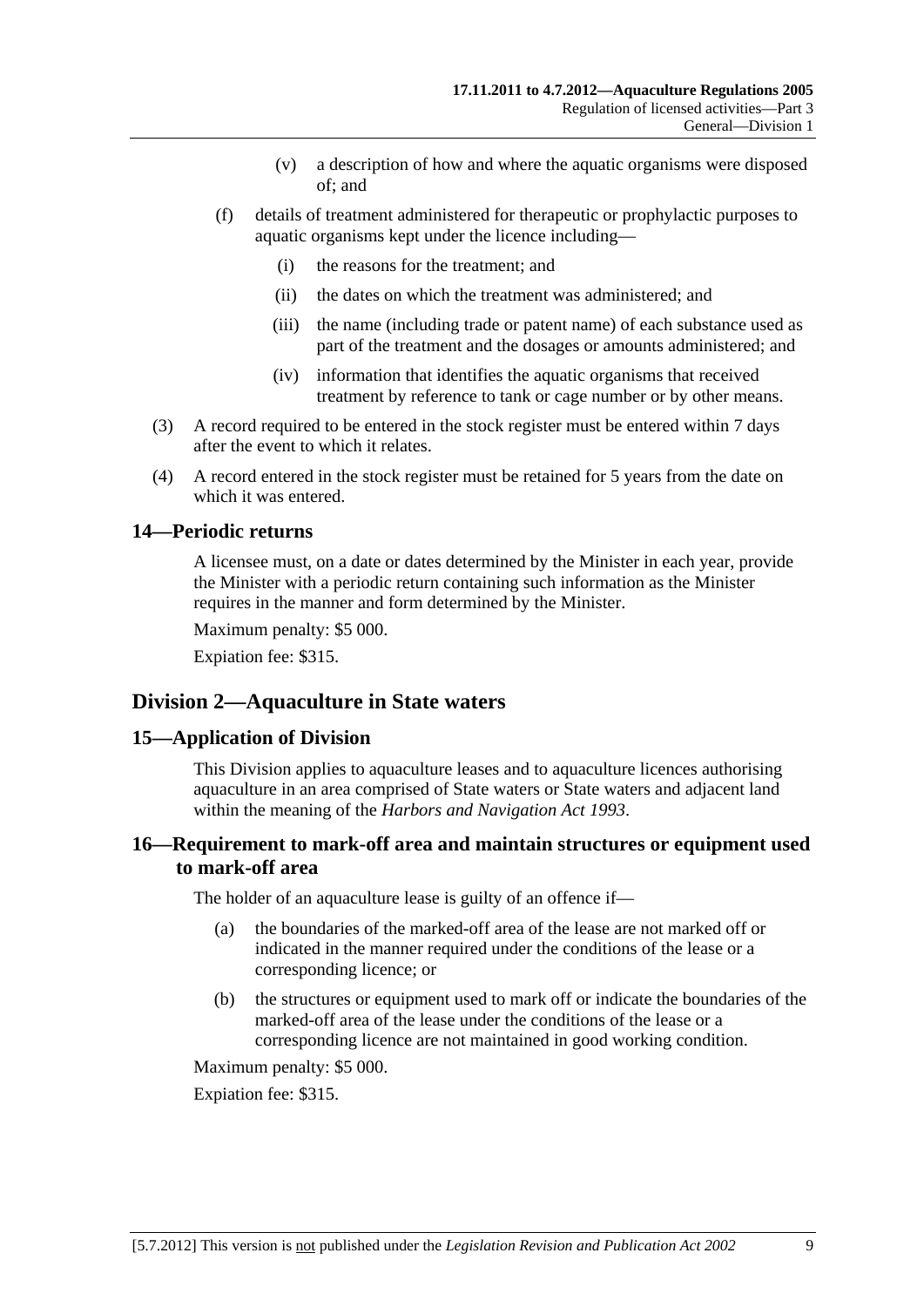### <span id="page-9-0"></span>**17—Farming structures**

- (1) A licensee must ensure that—
	- (a) sea cages used for aquaculture are clearly marked with the licence number; and
	- (b) farming structures being used for aquaculture are—
		- (i) except when being placed into position, moved or recovered—
			- (A) securely fixed or moored in place so as to remain wholly within the licence area; and
			- (B) anchored in a manner that minimises the impact on the benthos; and
		- (ii) maintained in good working condition; and
	- (c) equipment used to secure, anchor or mark the position of a farming structure is located wholly within the licence area; and
	- (d) if the aquaculture involves the use of a floating culture unit in subtidal waters—the distance between the unit and the sea floor is at least 3 metres at all times unless otherwise approved in writing by the Minister; and
	- (e) stocked sea cages are not located in the same place that stocked sea cages have been located within the preceding 12 months.

Maximum penalty: \$5 000.

Expiation fee: \$315.

 (2) A licensee must ensure that if a farming structure used for aquaculture, or any equipment used to secure, anchor or mark the position of the structure, is blown, washed or swept off the licence area, the structure or equipment is recovered as soon as practicable.

Maximum penalty: \$5 000.

Expiation fee: \$315.

## **18—Health certificates for abalone farmed on navigable vessel**

- (1) A licensee authorised to carry on abalone aquaculture on a navigable vessel as it operates within an area of State waters must ensure that the following requirements are complied with in respect of aquaculture stock brought on to the vessel:
	- (a) the aquaculture stock must be comprised of abalone that have been hatchery reared in South Australia;
	- (b) the abalone must be accompanied by a certificate—
		- (i) that is in a form approved by the Minister; and
		- (ii) that has been issued—
			- (A) by a veterinary diagnostic laboratory accredited by the National Association of Testing Authorities; and
			- (B) within the previous 14 days; and
			- (C) following examination of at least 30 abalone; and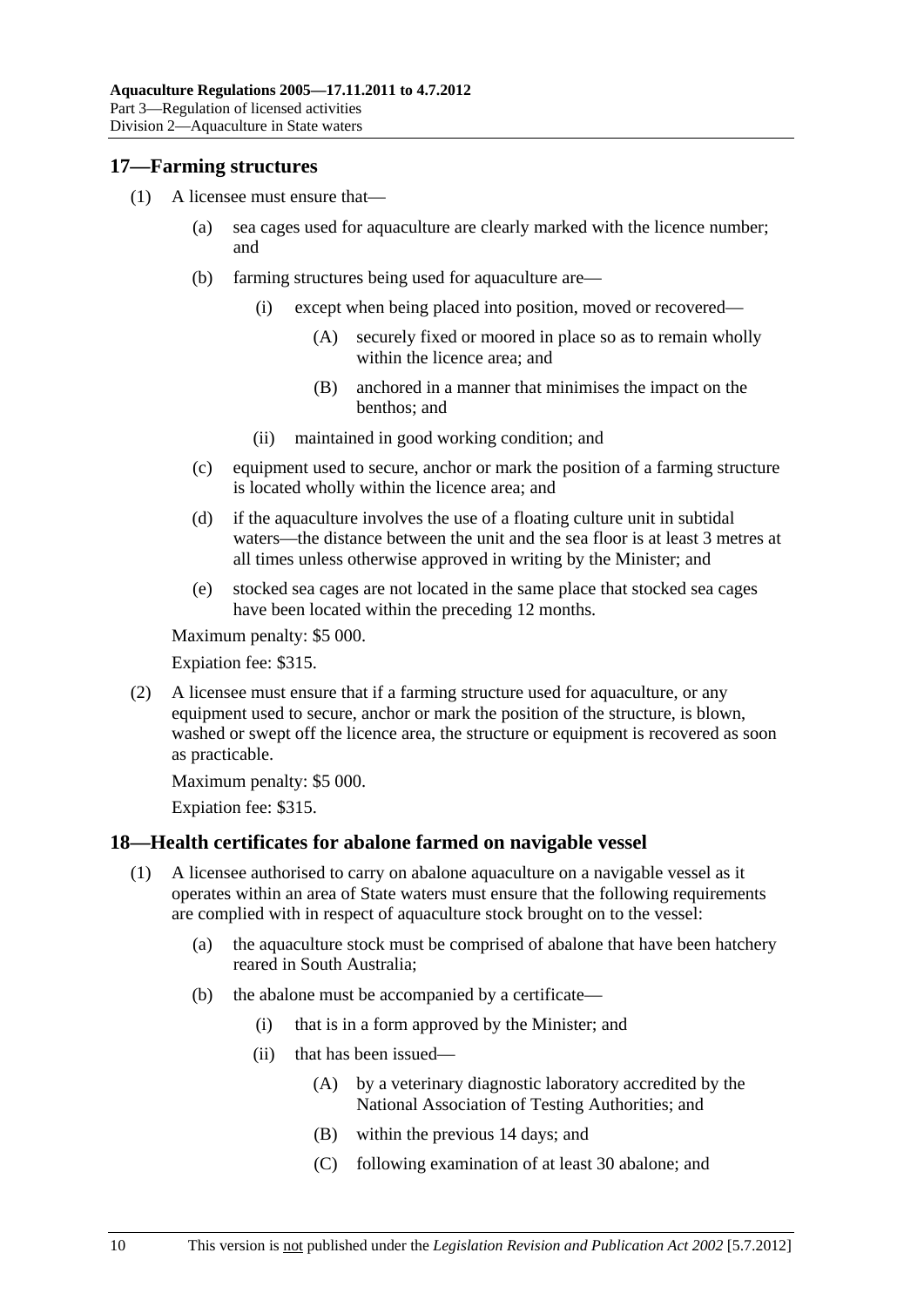- <span id="page-10-0"></span> (iii) that certifies that the abalone in the test sample are not affected with a notifiable condition within the meaning of the *[Livestock Act 1997](http://www.legislation.sa.gov.au/index.aspx?action=legref&type=act&legtitle=Livestock%20Act%201997)* and do not display signs of being affected with a disease;
- (c) at least 2 days before the abalone are brought on to the vessel the Minister must be provided with a copy of the certificate referred to in [paragraph \(b\)](#page-9-0).

Expiation fee: \$315.

- (2) A licensee authorised to carry on abalone aquaculture on a navigable vessel as it operates within an area of State waters must ensure that at least once in each 6 month period the Minister is provided with a copy of a certificate—
	- (a) that is in a form approved by the Minister; and
	- (b) that has been issued—
		- (i) by a veterinary diagnostic laboratory accredited by the National Association of Testing Authorities; and
		- (ii) within the previous 14 days; and
		- (iii) following examination of at least 30 abalone that have been farmed on the vessel for at least 1 month; and
	- (c) that certifies that the abalone in the test sample are not affected with a notifiable condition within the meaning of the *[Livestock Act 1997](http://www.legislation.sa.gov.au/index.aspx?action=legref&type=act&legtitle=Livestock%20Act%201997)* and do not display signs of being affected with a disease.

Maximum penalty: \$5 000.

Expiation fee: \$315.

## **19—Strategies relating to escape of stock and interaction with seabirds and large marine vertebrates**

- (1) A licensee must—
	- (a) have a written strategy approved by the Minister—
		- (i) for minimising the risk of the escape of aquaculture stock into the wild; and
		- (ii) for minimising adverse interactions with seabirds and large marine vertebrates resulting from aquaculture carried on under the licence; and
	- (b) ensure that activities under the licence conform with the approved strategy.

Maximum penalty: \$5 000.

- (2) If, at any time, the Minister is not satisfied as to the adequacy of an approved strategy, the Minister may require the strategy to be resubmitted for approval within a specified period in a modified form (which may be specified by the Minister).
- (3) If a licensee fails to resubmit a strategy as required, the licensee is guilty of an offence.

Maximum penalty: \$5 000. Expiation fee: \$315.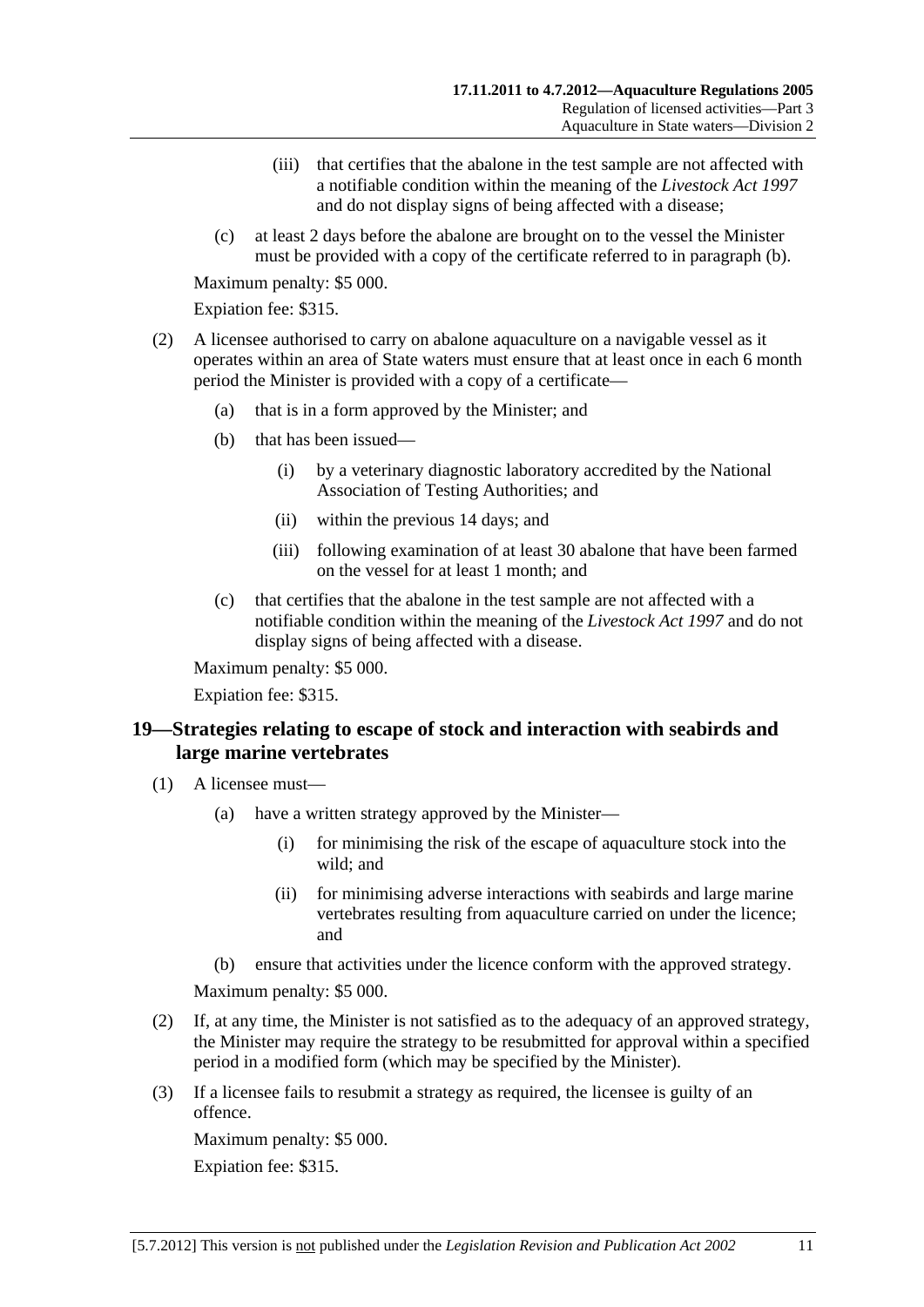- <span id="page-11-0"></span> (4) Before requiring a strategy to be resubmitted, the Minister must give the licensee written notice of the proposed action, inviting the licensee to make written submissions in relation to the proposed action within a period specified in the notice (being not less than 14 days from the day on which the notice is given to the licensee).
- (5) [Subregulation \(1\)](#page-10-0) does not apply to a licensee who held a licence immediately before the commencement of this regulation until 6 months after that commencement.
- (6) A licensee who held a licence immediately before the commencement of this regulation must submit a written strategy (as referred to in [subregulation \(1\)](#page-10-0)) for approval within 3 months after the commencement of this regulation.

Expiation fee: \$315.

### **20—Notification of entanglement of certain animals**

If a protected animal becomes confined in or entangled in a farming structure or other equipment used in connection with aquaculture, the licensee must-

- (a) immediately after becoming aware of the situation notify the Minister by means of a telephone call to the number provided to the licensee for the purpose; and
- (b) within 2 days after becoming aware of the situation notify the Minister in writing of the action taken to deal with the situation.

Maximum penalty: \$5 000.

#### **21—Notification of escape of stock or damage that may lead to escape of stock**

A licensee must—

- (a) within 12 hours after becoming aware of the escape of hatchery reared aquaculture stock or damage to a farming structure, or to other equipment, that may lead to the escape of hatchery reared aquaculture stock, notify the Minister (by means of a telephone call or fax to the number provided to the licensee for the purpose) of the escape or damage, including the following details:
	- (i) the species of aquatic organisms affected;
	- (ii) the date (or an estimate of the date) on which the escape or damage took place;
	- (iii) the number and biomass (or an estimate of the number and biomass) of aquatic organisms that have escaped;
	- (iv) the age or developmental stage of the aquatic organisms at the time of their escape;
	- (v) details of the circumstances in which the escape or damage took place; and
- (b) within 7 days after becoming aware of the escape or damage notify the Minister in writing of the action taken to deal with it.

Maximum penalty: \$5 000.

Expiation fee: In the case of an offence against [paragraph \(b\)—](#page-11-0)\$315.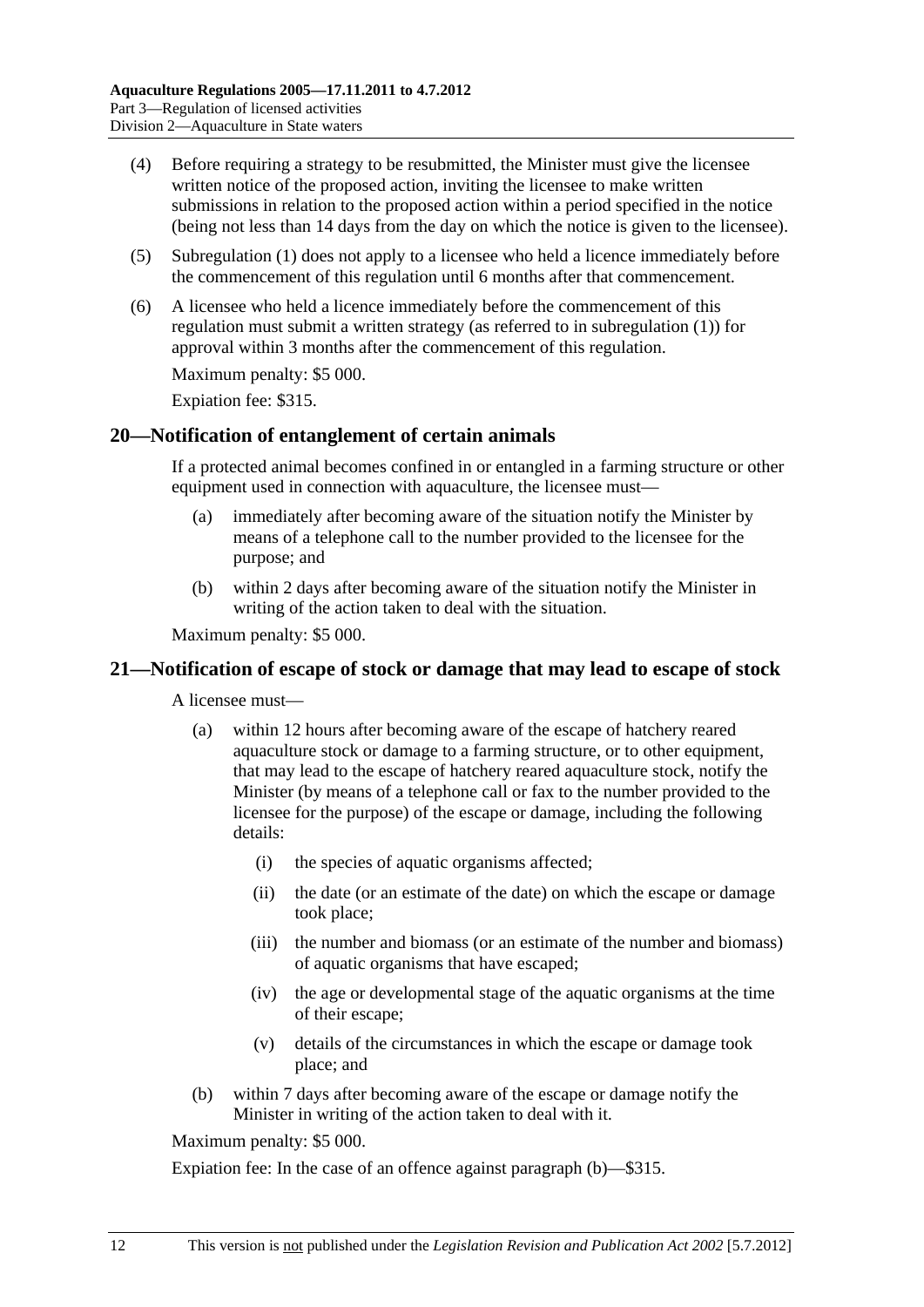## <span id="page-12-0"></span>**22—Environmental monitoring and reporting—farming of molluscs in subtidal area**

- (1) If a licence authorises the farming of molluscs in a subtidal area, the licensee must cause a benthic assessment recording to be made as follows:
	- (a) a colour videotape of the sea floor must be made at least once each reporting year at approximately the same time in each year;
	- (b) the underwater path videotaped must transect at least 100 metres of the licence area, originating within the licence area, proceeding parallel to and within 2 metres of longlines or other farming structures and finishing at least 50 metres outside the boundary of the licence area;
	- (c) the path must include at least 1 anchor of a farming structure and an area of at least 1 metre of the sea floor either side of the anchor;
	- (d) the path must follow, as close as practically possible, a straight line;
	- (e) the same path must be videotaped each reporting year;
	- (f) the videotape must be continuously recorded from start to finish with no editing breaks;
	- (g) the videotape must start and finish with an above water  $360^{\circ}$  pan of the horizon lasting at least 30 seconds per pan;
	- (h) a minimum width of 2 metres of sea floor must be in the field of view at all times;
	- (i) the angle of videotaping to the sea floor must be approximately  $45^{\circ}$ ;
	- (j) the correct date and time must be continuously present on the videotape;
	- (k) footage must be steady and taken at a very slow pace of approximately 1 metre every 2 to 4 seconds and must stop at the site of any anchor videotaped for at least 30 seconds;
	- (l) the camera lens must be focussed on the sea floor at all times;
	- (m) the path videotaped must be adequately lit to show benthic flora and fauna colours (so that the lighting level is equivalent to that produced by 2 high intensity discharge underwater metal halide 10 watt lamps);
	- (n) the videotape must be examined after the recording and, if it is not of sufficient quality to enable a satisfactory assessment of the benthic environment of the path required to be videotaped, a further recording must be made;
	- (o) a written record must be made of the location (using WGS84 or GDA94 datum) of the start and finish of the path videotaped and of the date and time of the start and finish of the videotaping;
	- (p) a written record must be made detailing each of the following for each 10 metres of the path videotaped:
		- (i) the level of sedimentary disturbance resulting from biological activity (bioturbation);
		- (ii) undulation;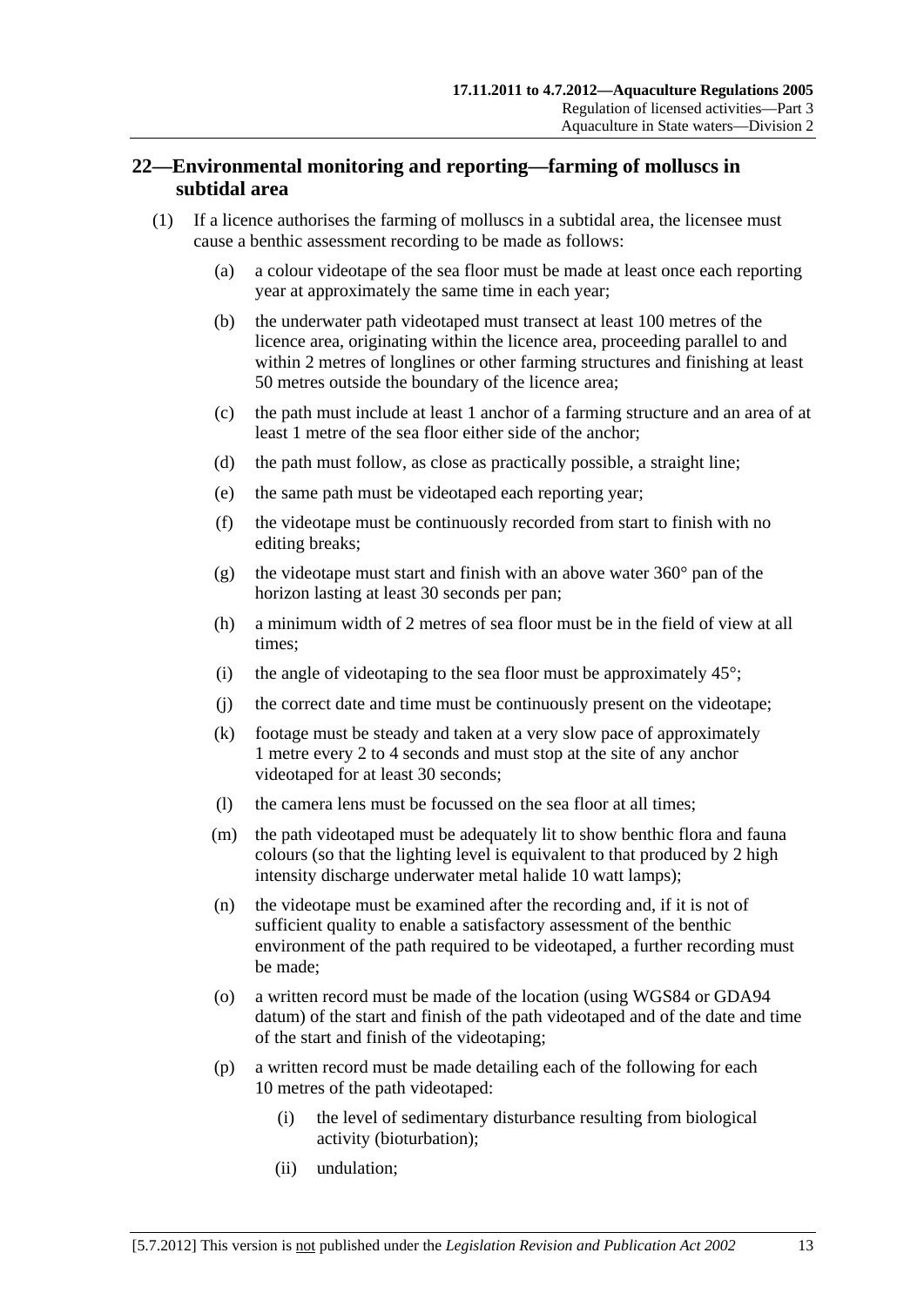- (iii) natural organic waste;
- (iv) aquaculture waste including detached farming shell debris;
- (v) sand colour;
- (vi) macroalgal cover;
- (vii) seagrass cover;
- (viii) microbial mats (for example, *Beggiatoa sp*);
- (ix) blue-green algal mats;
- (x) sponge cover;
- (xi) the presence of—
	- (A) holothurians (sea cucumbers);
	- (B) ascidians (sea squirts);
	- (C) razor fish (*Pinna sp*);
	- (D) scallops;
	- (E) crabs;
	- (F) gastropods;
	- (G) fish;
	- (H) seahorses and sea dragons.

- (2) If a licence authorises the farming of molluscs in a subtidal area, the licensee must, on or before the reporting day in each year, provide to the Minister a report for the preceding reporting year—
	- (a) containing the following:
		- (i) a map showing—
			- (A) the boundary of the licence area; and
			- (B) the location (using WGS84 or GDA94 datum) of the corners of the licence area; and
			- (C) the location (using WGS84 or GDA94 datum) of farming structures and the number, dimensions and spacing of the structures; and
			- (D) the location (using WGS84 or GDA94 datum) of the underwater path videotaped for the benthic assessment recording;
		- (ii) for each month—
			- (A) the amount and type of supplemental feed used in the licence area; and
			- (B) the amount and type of chemicals (including but not limited to therapeutic or prophylactic substances, antifoulants and disinfectants) used in the licence area;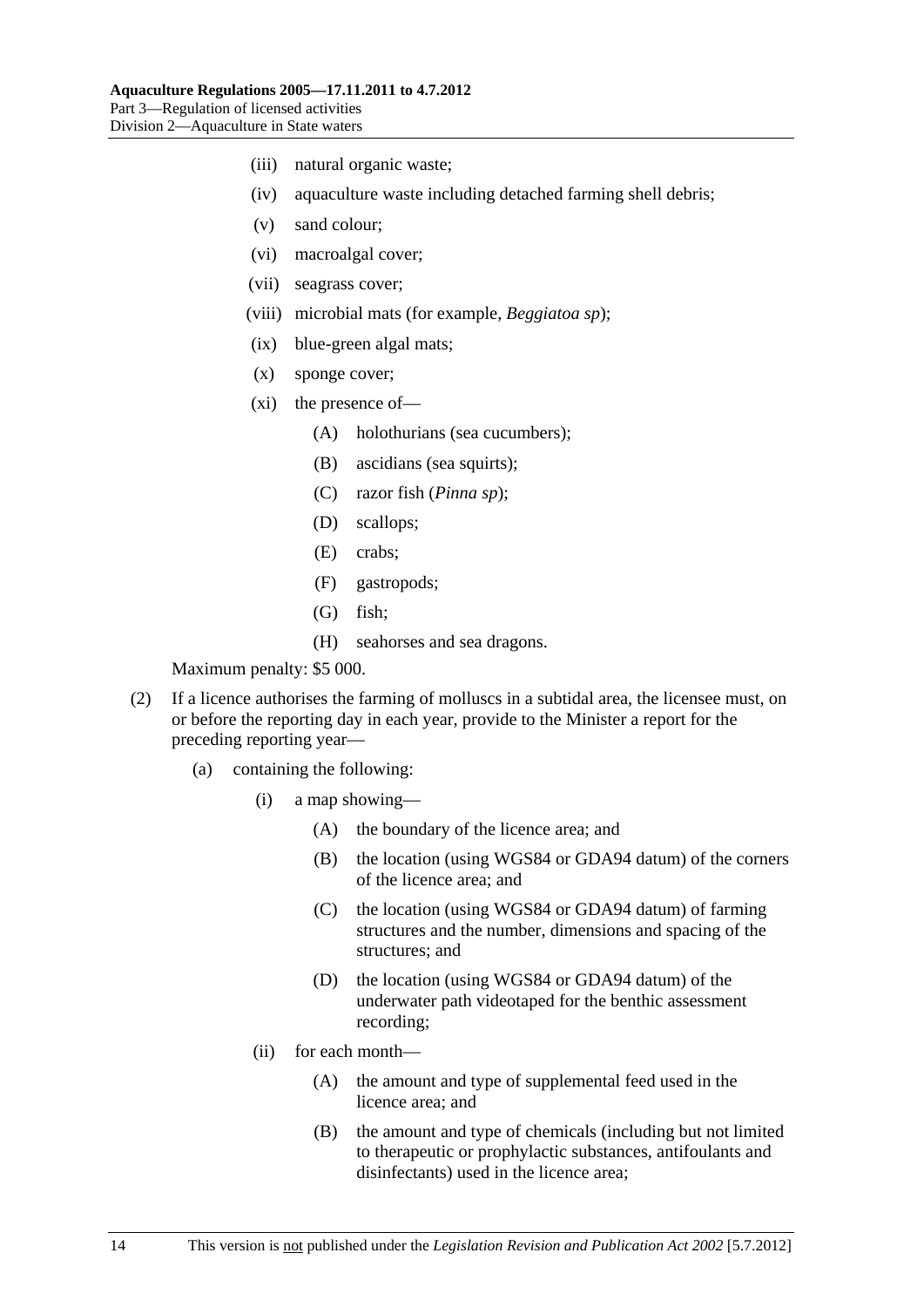- <span id="page-14-0"></span> (iii) such of the following details as are known about interaction that has occurred between large marine vertebrates and farming structures or equipment, personnel or aquaculture stock:
	- (A) the date of the interaction;
	- (B) the species of marine vertebrate involved;
	- (C) the location of the interaction;
	- (D) a description of the nature of the interaction;
- (iv) if the author of the report is not the licensee—the author's name and address; and
- (b) accompanied by a copy of the benthic assessment recording made for the reporting year (in a format approved by the Minister) and the records made in conjunction with the recording.

Expiation fee: \$315.

 (3) This regulation does not apply to a licence authorising the carrying on of aquaculture on a navigable vessel as it operates within an area of State waters.

## **23—Environmental monitoring and reporting—farming of molluscs in intertidal area**

If a licence authorises the farming of molluscs in an intertidal area, the licensee must, on or before the reporting day in each year, provide to the Minister a report for the preceding reporting year containing the following:

- (a) a map showing—
	- (i) the boundary of the licence area; and
	- (ii) the location (using WGS84 or GDA94 datum) of the corners of the licence area; and
	- (iii) the location (using WGS84 or GDA94 datum) of farming structures and the number, dimensions and spacing of the structures;
- (b) for each month—
	- (i) the number of pacific oysters found in the licence area and not contained within a farming structure; and
	- (ii) the location in which they were found; and
	- (iii) a statement of whether they have been removed;
- (c) for each month—the amount and type of chemicals (including but not limited to therapeutic or prophylactic substances, antifoulants and disinfectants) used in the licence area;
- (d) such of the following details as are known about interaction that has occurred between large marine vertebrates and farming structures or equipment, personnel or aquaculture stock:
	- (i) the date of the interaction;
	- (ii) the species of marine vertebrate involved;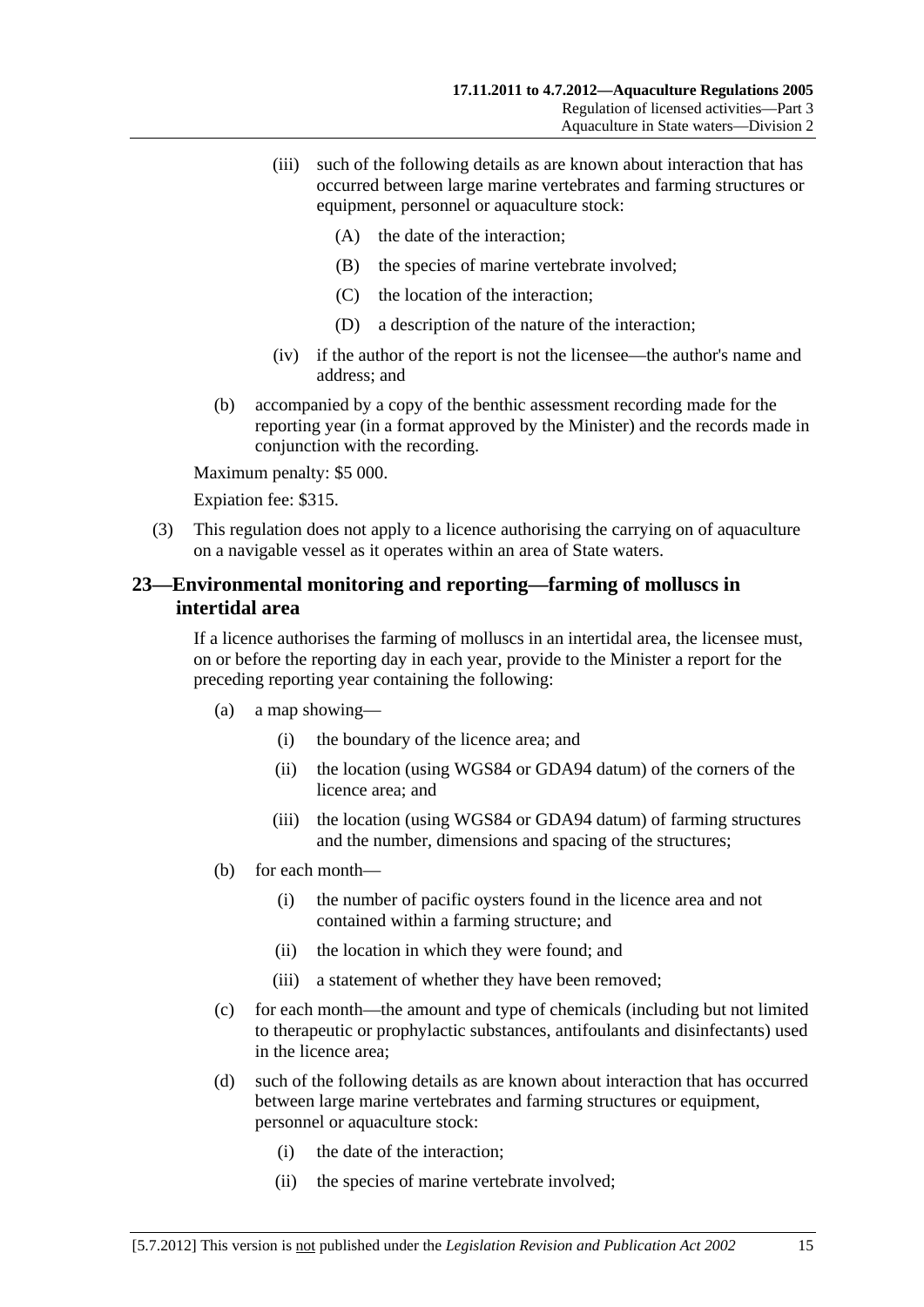- (iii) the location of the interaction;
- (iv) a description of the nature of the interaction;
- <span id="page-15-0"></span>(e) if the author of the report is not the licensee—the author's name and address.

Expiation fee: \$315.

### **24—Environmental monitoring and reporting—farming of finfish**

- (1) If a licence authorises the farming of finfish, the licensee must cause a benthic assessment recording to be made as follows:
	- (a) a colour videotape of the sea floor must be made at least once each reporting year at approximately the same time in each year;
	- (b) at least 3 underwater paths must be videotaped as follows:
		- (i) 1 must be within the licence area originating as close as practicable to the side of a sea cage used for aquaculture under the licence and proceeding in the direction of the prevailing current (down current) for 150 metres; and
		- (ii) 1 must be within the licence area originating as close as practicable to the opposite side of the same sea cage and proceeding in the opposite direction of the prevailing current (up current) for 150 metres; and
		- (iii) 1 must be outside the licence area originating at the midpoint of the prevailing down current boundary of the licence area and proceeding at right angles to the boundary for 150 metres (the *off-site transect*);
	- (c) the same off-site transect must be videotaped each year;
	- (d) the videotape of each path must be continuously recorded from start to finish with no editing breaks;
	- (e) the videotape of each path must start and finish with an above water 360° pan of the horizon lasting at least 30 seconds per pan;
	- (f) a minimum width of 2 metres of sea floor must be in the field of view at all times;
	- (g) the angle of videotaping to the sea floor must be approximately  $45^{\circ}$ ;
	- (h) the correct date and time must be continuously present on the videotape;
	- (i) footage must be steady and taken at a very slow pace of approximately 1 metre every 2 to 4 seconds;
	- (j) the camera lens must be focussed on the sea floor at all times;
	- (k) each path videotaped must be adequately lit to show benthic flora and fauna colours (so that the lighting level is equivalent to that produced by 2 high intensity discharge underwater metal halide 10 watt lamps);
	- (l) the videotape must be examined after the recording and, if it is not of sufficient quality to enable a satisfactory assessment of the benthic environment of the paths required to be videotaped, a further recording must be made;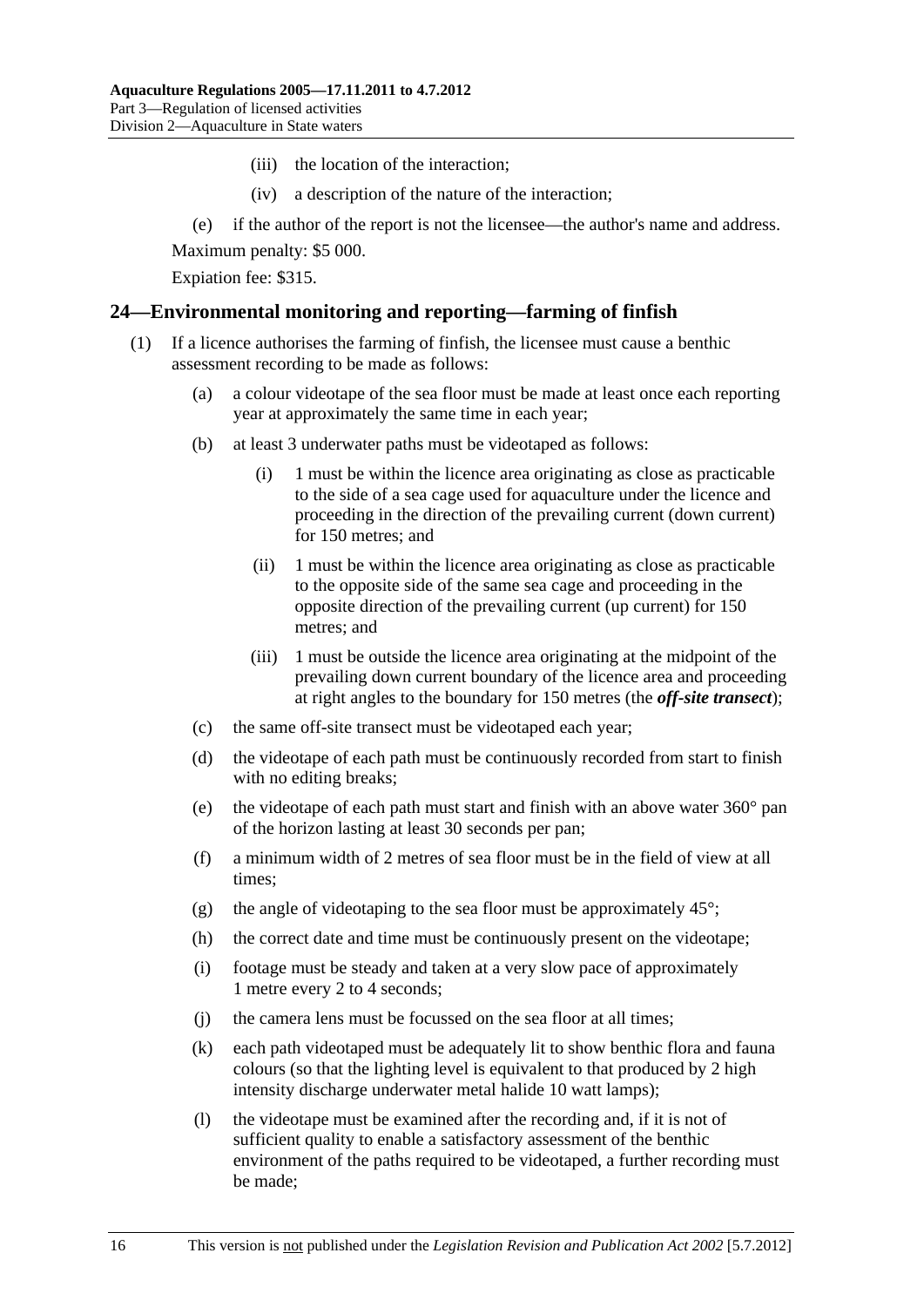- <span id="page-16-0"></span> (m) a written record must be made of—
	- (i) the location (using WGS84 or GDA94 datum) of the start and finish of each path videotaped and of the date and time of the start and finish of the videotaping of each path; and
	- (ii) the location of the sea cage concerned (using WGS84 or GDA94 datum);
- (n) a written record must be made detailing each of the following for each 10 metres of each path videotaped:
	- (i) the level of sedimentary disturbance resulting from biological activity (bioturbation);
	- (ii) undulation;
	- (iii) natural organic waste;
	- (iv) aquaculture waste including waste baitfish and pellets;
	- (v) sand colour;
	- (vi) macroalgal cover;
	- (vii) seagrass cover;
	- (viii) microbial mats (for example, *Beggiatoa sp*);
	- (ix) blue-green algal mats;
	- (x) sponge cover;
	- (xi) the presence of—
		- (A) holothurians (sea cucumbers);
		- (B) ascidians (sea squirts);
		- (C) razor fish (*Pinna sp*);
		- (D) scallops;
		- (E) crabs;
		- (F) gastropods;
		- (G) fish;
		- (H) seahorses and sea dragons.

- (2) However, [subregulation \(1\)](#page-15-0) only applies in a particular reporting year to a licence authorising the farming of prescribed wild caught tuna if the Minister notifies the licensee in writing of its application at least 1 month before the commencement of the reporting year.
- (3) The Minister may, by notice in writing to a licensee authorised to farm finfish, require the licensee to prepare, within a period specified in the notice (but not more than once in each reporting year) a report on the health of benthic infaunal communities in the licence area and to take and analyse samples as specified in the notice for the purposes of the report.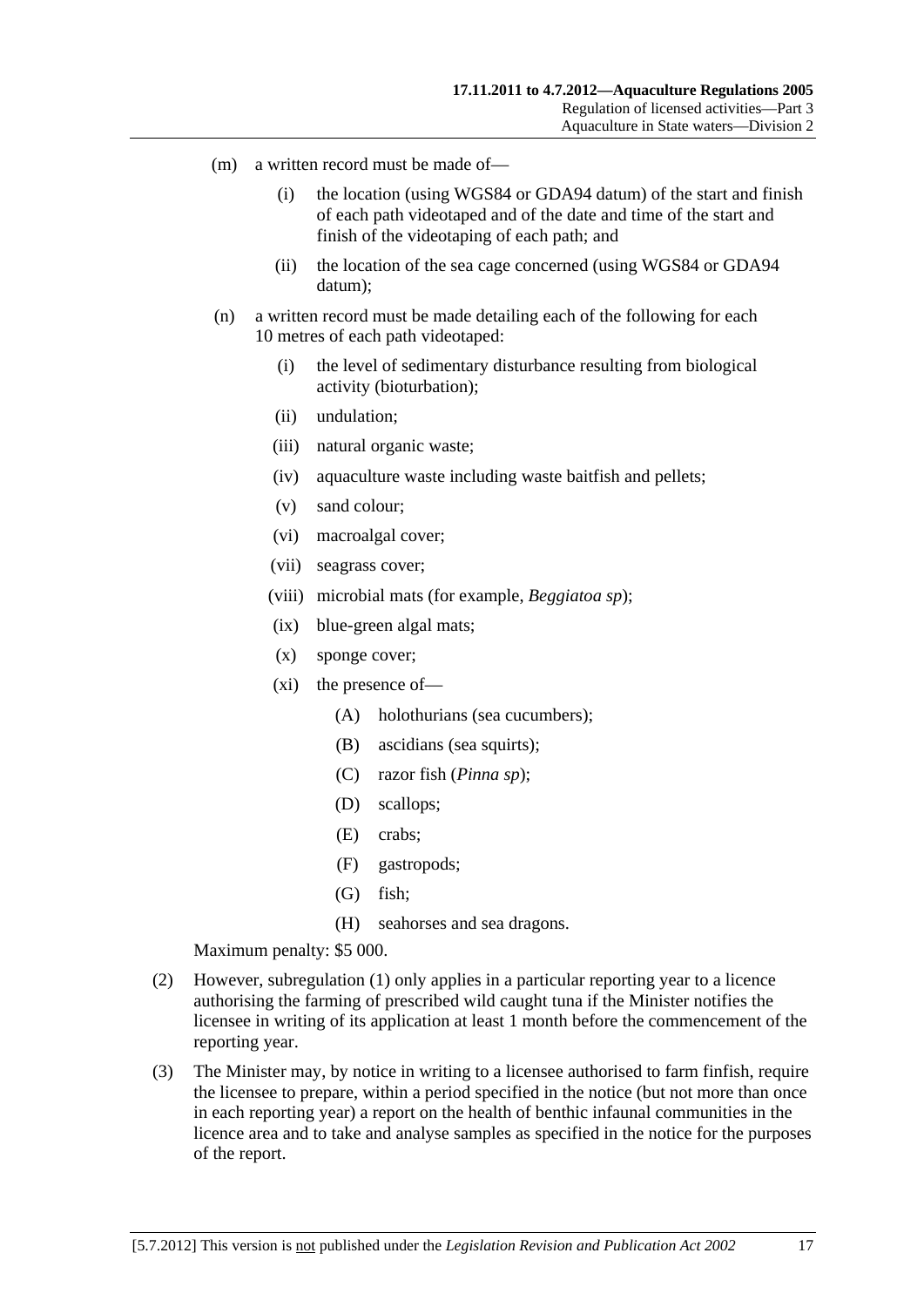- (4) A licensee must comply with a notice given under [subregulation \(3\).](#page-16-0) Maximum penalty: \$5 000.
- (5) If a licence authorises the farming of finfish, the licensee must, on or before the reporting day in each year, provide to the Minister a report for the preceding reporting year—
	- (a) containing the following:
		- (i) a map showing—
			- (A) the boundary of the licence area; and
			- (B) the location (using WGS84 or GDA94 datum) of the corners of the licence area; and
			- (C) the location (using WGS84 or GDA94 datum) of farming structures and the number, dimensions and spacing of the structures; and
			- (D) the location (using WGS84 or GDA94 datum) of fallowed areas and the period for which the areas were fallow; and
			- (E) if the licensee is required to make a benthic assessment recording—the location (using WGS84 or GDA94 datum) of each of the underwater paths videotaped for the benthic assessment recording;
		- (ii) for each month—
			- (A) an estimate of the number and biomass of finfish in the licence area; and
			- (B) the amount and type of supplemental feed used in the licence area; and
			- (C) the amount and type of chemicals (including but not limited to therapeutic or prophylactic substances, antifoulants and disinfectants) used in the licence area;
		- (iii) such of the following details as are known about interaction that has occurred between large marine vertebrates and farming structures or equipment, personnel or aquaculture stock:
			- (A) the date of the interaction;
			- (B) the species of marine vertebrate involved;
			- (C) the location of the interaction;
			- (D) a description of the nature of the interaction;
		- (iv) if the author of the report is not the licensee—the author's name and address; and
	- (b) if the licensee is required to make a benthic assessment recording accompanied by a copy of the benthic assessment recording made for the reporting year (in a format approved by the Minister) and the records made in conjunction with the recording; and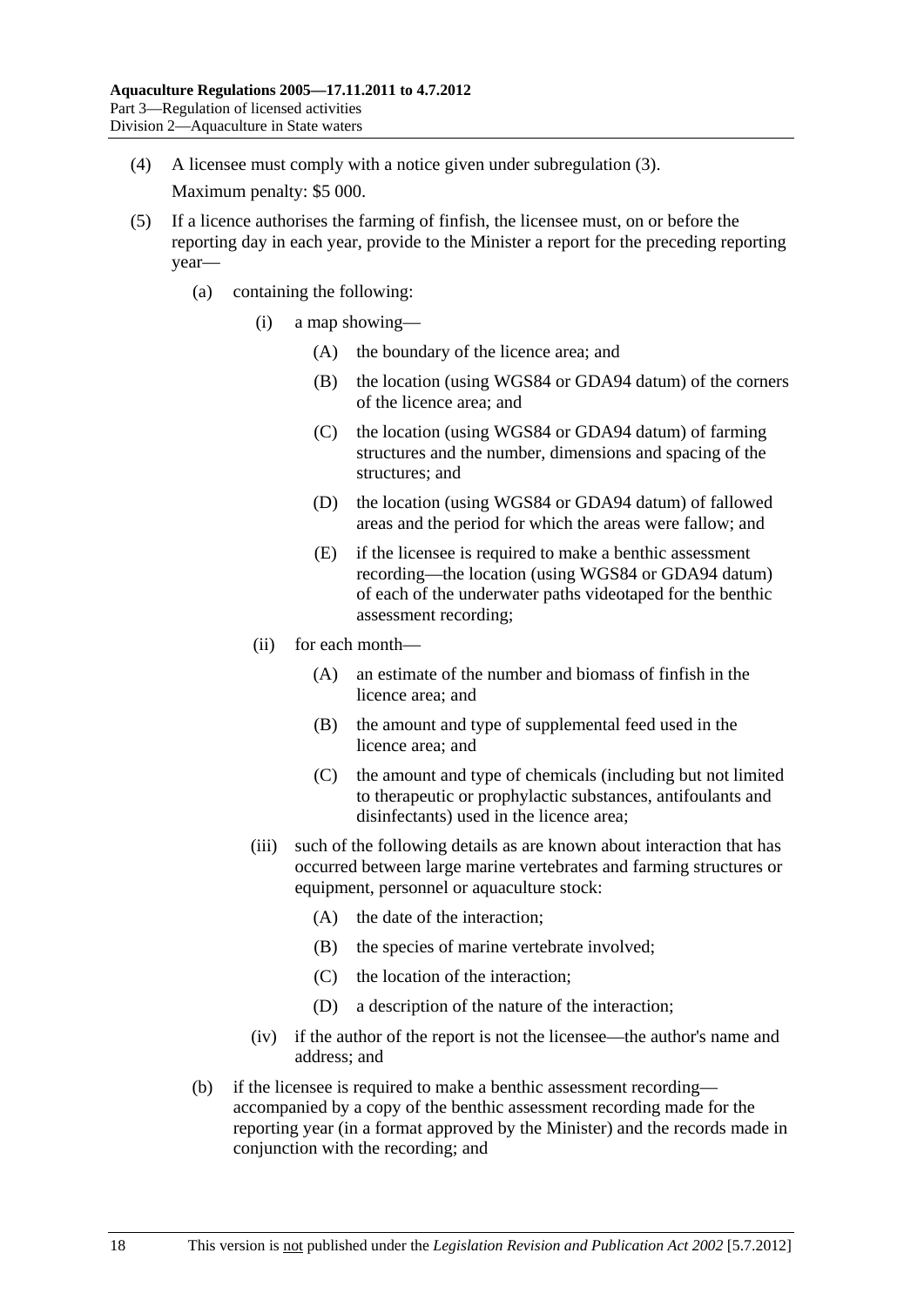<span id="page-18-0"></span> (c) if the licensee is required to prepare a report on the health of the benthic infaunal communities—accompanied by a copy of the report.

Maximum penalty: \$5 000.

Expiation fee: \$315.

## **25—Environmental monitoring and reporting—navigable vessels**

- (1) If a licence authorises the carrying on of aquaculture on a navigable vessel as it operates within an area of State waters, the licensee must carry out water testing as follows:
	- (a) water samples must be collected at least 6 times per reporting year (at intervals not closer than 2 months) at approximately the same times and dates in each year;
	- (b) samples of water to be used for aquaculture on the vessel must be collected as follows:
		- (i) the samples must be representative samples of water to be used on the vessel;
		- (ii) 2 samples must be collected;
	- (c) samples of waste water discharged from the vessel must be collected as follows:
		- (i) the samples must be representative samples of water discharged from the vessel (after the water has been treated ready for discharge);
		- (ii) the samples must be of waste water resulting from the use of the water sampled under [paragraph \(b\)](#page-18-0);
		- (iii) if there is only 1 point at which waste water is discharged from the vessel—at least 2 samples must be collected directly from the discharge point;
		- (iv) if there is more than 1 discharge point—a sample must be collected directly from at least 2 of the discharge points;
	- (d) the samples must be tested for oxidised nitrogen (as nitrogen  $NO<sub>3</sub>+NO<sub>2</sub>$ ), ammonia (total as nitrogen  $NH_4+NH_3$ ), soluble phosphorous and total suspended solids in an accredited laboratory;
	- (e) the samples must be collected in a manner and using containers that comply with the requirements of the testing laboratory.

Maximum penalty: \$5 000.

- (2) If a licence authorises the carrying on of aquaculture on a navigable vessel as it operates within an area of State waters, the licensee must, on or before the reporting day in each year, provide to the Minister a report for the preceding reporting year—
	- (a) containing the following:
		- (i) the dates on which water samples were collected;
		- (ii) for each month—
			- (A) the amount and type of supplemental feed used in aquaculture on the vessel; and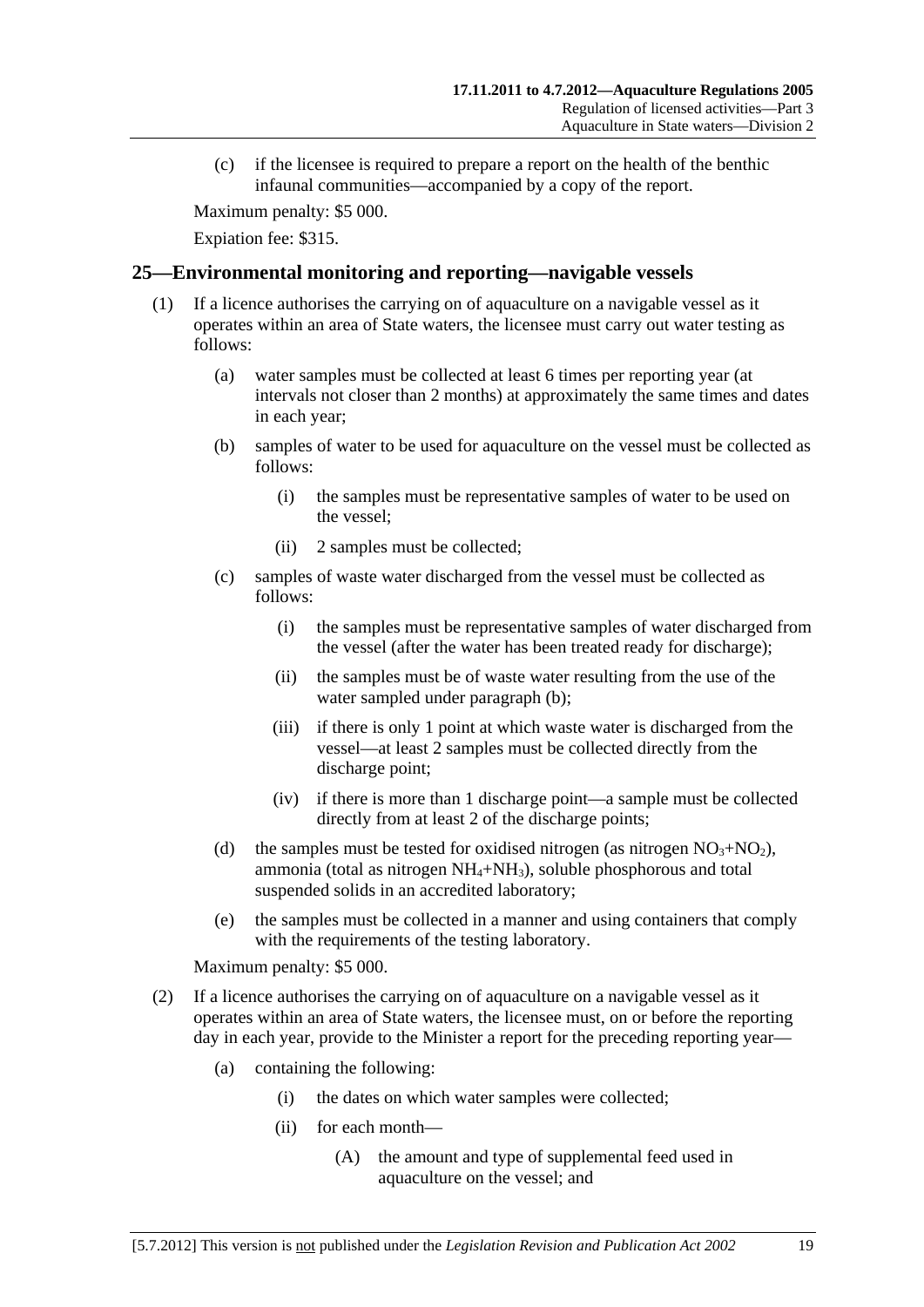- (B) the amount and type of chemicals (including but not limited to therapeutic or prophylactic substances, antifoulants and disinfectants) used in aquaculture on the vessel;
- <span id="page-19-0"></span> (iii) if the author of the report is not the licensee—the author's name and address; and
- (b) accompanied by a copy of the results of the testing of the water samples provided by the laboratory.

Expiation fee: \$315.

## **Division 3—Aquaculture not in State waters**

### **26—Application of Division**

This Division applies to aquaculture licences authorising aquaculture in an area not comprised of State waters or State waters and adjacent land within the meaning of the *[Harbors and Navigation Act 1993](http://www.legislation.sa.gov.au/index.aspx?action=legref&type=act&legtitle=Harbors%20and%20Navigation%20Act%201993)*.

### **27—Environmental monitoring and reporting—general**

- If the licence has been classified, under regulation  $32(10)$ , as a medium risk (*category B*) or high risk (*category C*) licence, the licensee must carry out water testing as follows:
	- (a) in the case of a licence that has been classified as a medium risk (*category B*) licence—water samples must be collected at least once each reporting year at approximately the same time and date from approximately the same locations;
	- (b) in the case of a licence that has been classified as a high risk (*category C*) licence—water samples must be collected at least 3 times per reporting year (at intervals not closer than 3 months) at approximately the same times and dates in each year from approximately the same locations;
	- (c) samples of water from the body of water from which water is obtained for aquaculture must be collected as follows:
		- (i) the samples must be representative samples of water used for aquaculture in the licence area;
		- (ii) if there is only 1 point at which waste water is discharged from the licence area—2 samples must be collected either from water located upstream of the aquaculture activity or from water that is at least 500 metres away from the discharge point;
		- (iii) if there is more than 1 discharge point—a sample must be collected from at least 2 different sites (separated from each other by at least 500 metres) either located upstream of the aquaculture activity or from water that is at least 500 metres away from a discharge point;
	- (d) samples of waste water discharged from the licence area must be collected as follows: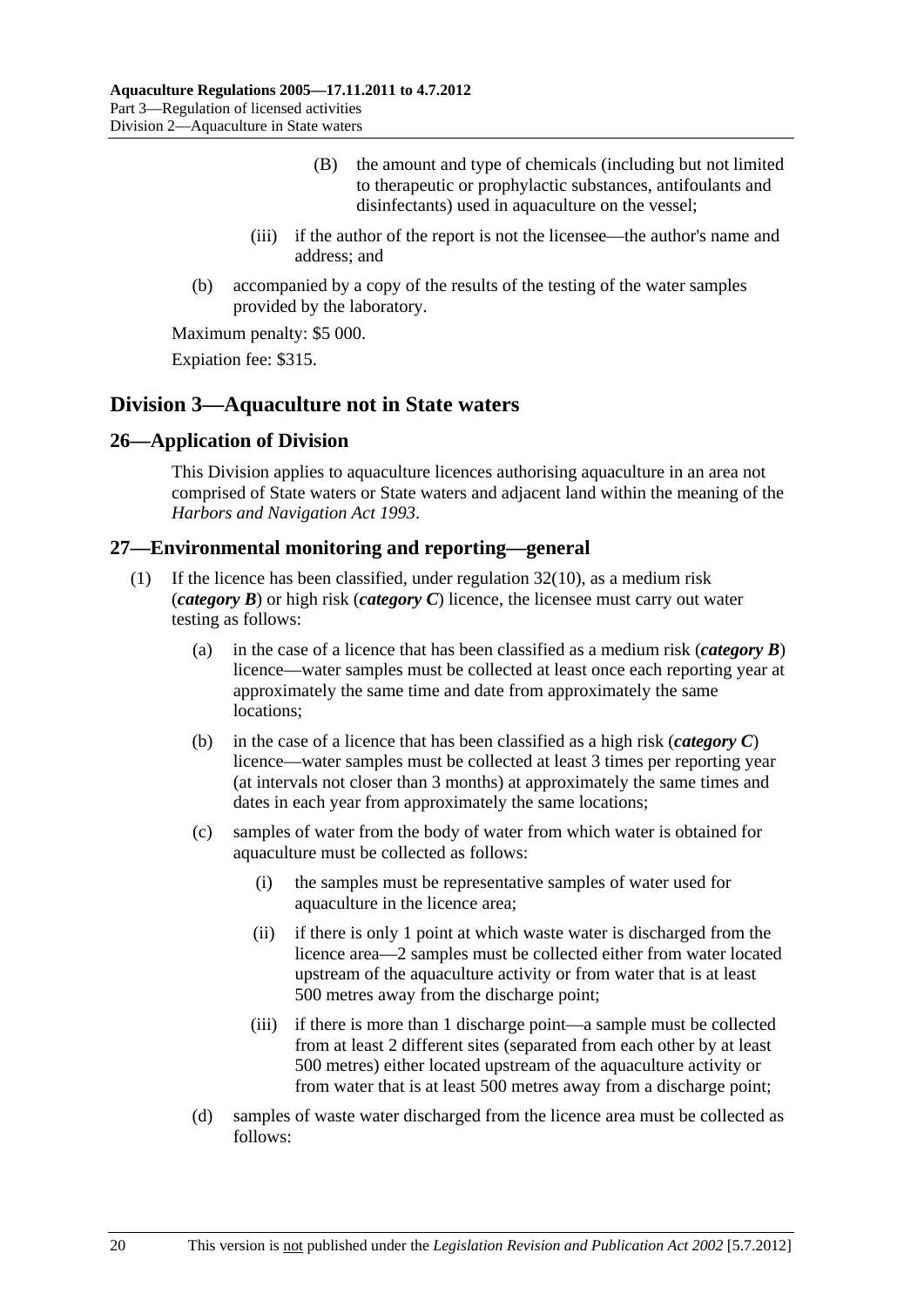- (i) the samples must be representative samples of water discharged from the licence area (if applicable, after the water has been treated ready for discharge);
- (ii) if there is only 1 point at which waste water is discharged from the licence area—at least 2 samples must be collected at a location adjacent to or directly from the discharge point;
- (iii) if there is more than 1 discharge point—a sample must be collected at a location adjacent to or directly from at least 2 of the discharge points;
- (e) the samples must be tested for oxidised nitrogen (as nitrogen  $NO<sub>3</sub>+NO<sub>2</sub>$ ), ammonia (total as nitrogen  $NH_4+NH_3$ ), soluble phosphorous and, except if there is a settlement pond for discharge waters, total suspended solids in an accredited laboratory;
- (f) the samples must be collected in a manner and using containers that comply with the requirements of the testing laboratory.

- (2) A licensee must, on or before the reporting day in each year, provide to the Minister a report for the preceding reporting year—
	- (a) containing the following:
		- (i) a map showing the location relative to land holding boundaries of the following:
			- (A) farming structures (and also showing the number and dimensions of the structures);
			- (B) intake and discharge pipes used in the course of carrying on aquaculture;
			- (C) sheds or other structures used in the course of carrying on aquaculture;
			- (D) bodies of water in the vicinity that have the potential to be affected by the aquaculture;
			- (E) if the licensee is required to carry out water testing—the places at which water samples were collected;
		- (ii) in respect of water used in the course of aquaculture—
			- (A) a description of where and how the water has been sourced; and
			- (B) a statement of whether the water was fresh, brackish or saline; and
			- (C) for each month—the volume in litres of water used;
		- (iii) in respect of water discharged from farming structures—
			- (A) a description of where and how the water has been discharged (including details of bodies of water to which it has been discharged); and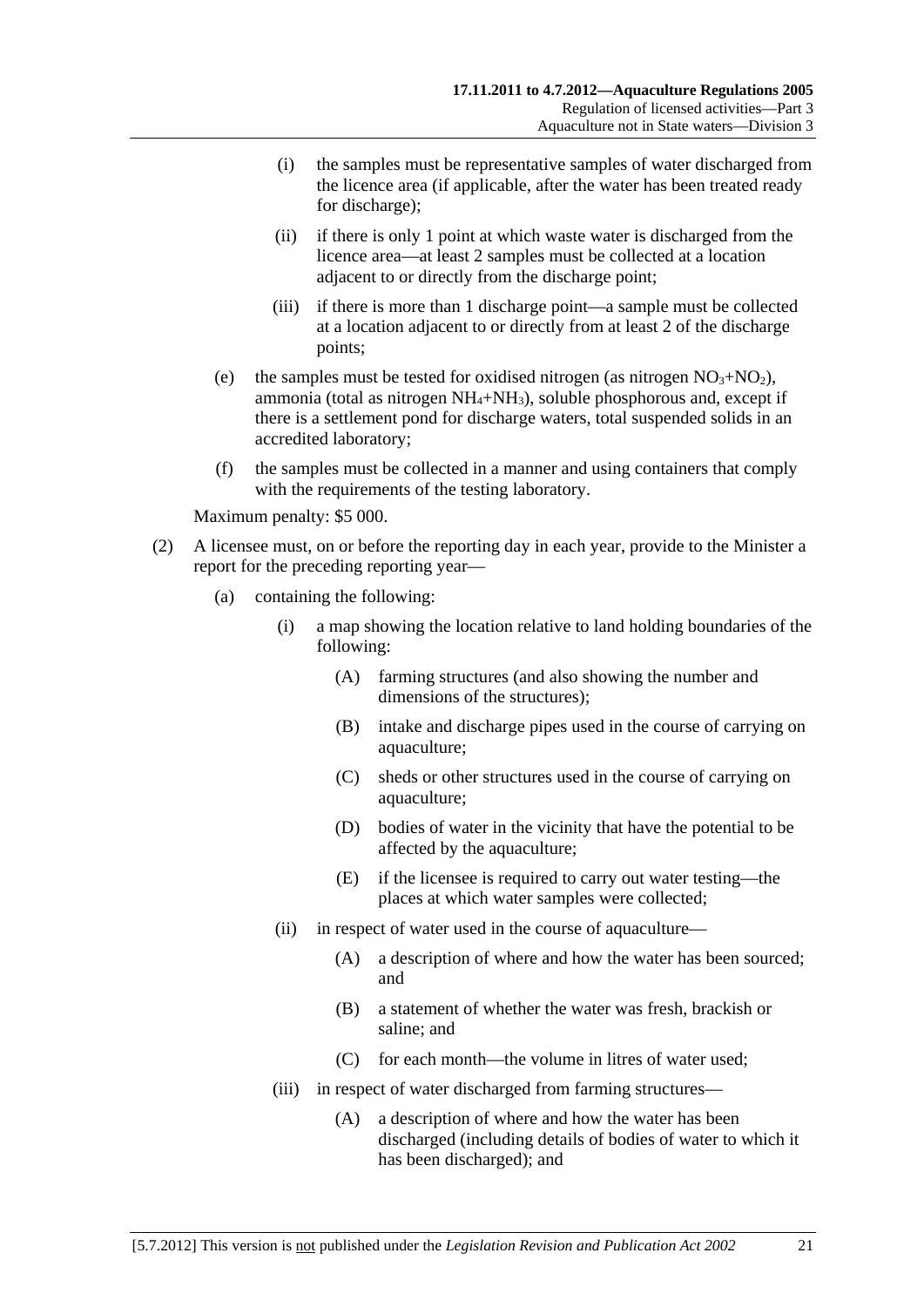- <span id="page-21-0"></span> (B) a statement of whether the water has been treated before discharge and, if it has, a statement of how the water has been treated; and
- (C) for each month—the volume in litres of water discharged;
- (iv) if the licensee is required to carry out water testing—the dates on which water samples were collected;
- (v) for each month—
	- (A) the amount and type of supplemental feed used in connection with each farming structure in the licence area; and
	- (B) the amount and type of chemicals (including but not limited to therapeutic or prophylactic substances, antifoulants and disinfectants) used in the licence area;
- (vi) if the author of the report is not the licensee—the author's name and address; and
- (b) if the licensee is required to carry out water testing—accompanied by a copy of the results of the testing of the water samples provided by the laboratory.

Expiation fee: \$315.

## **28—Environmental monitoring and reporting—live organisms reared during transport**

- (1) If a licence authorises the use of a farming structure designed to be transported by road or rail, the licensee must carry out water testing as follows:
	- (a) water samples must be collected at least 3 times per reporting year (at intervals not closer than 3 months) at approximately the same times and dates in each year;
	- (b) samples of waste water discharged from the structure must be collected as follows:
		- (i) the samples must be representative samples of water discharged from the structure;
		- (ii) if there is only 1 point at which waste water is discharged from the structure—at least 2 samples must be collected directly from the discharge point;
		- (iii) if there is more than 1 discharge point—a sample must be collected directly from at least 2 of the discharge points;
	- (c) the samples must be tested for oxidised nitrogen (as nitrogen  $NO<sub>3</sub>+NO<sub>2</sub>$ ), ammonia (total as nitrogen  $NH_4+NH_3$ ), soluble phosphorous and total suspended solids in an accredited laboratory;
	- (d) the samples must be collected in a manner and using containers that comply with the requirements of the testing laboratory.

Maximum penalty: \$5 000.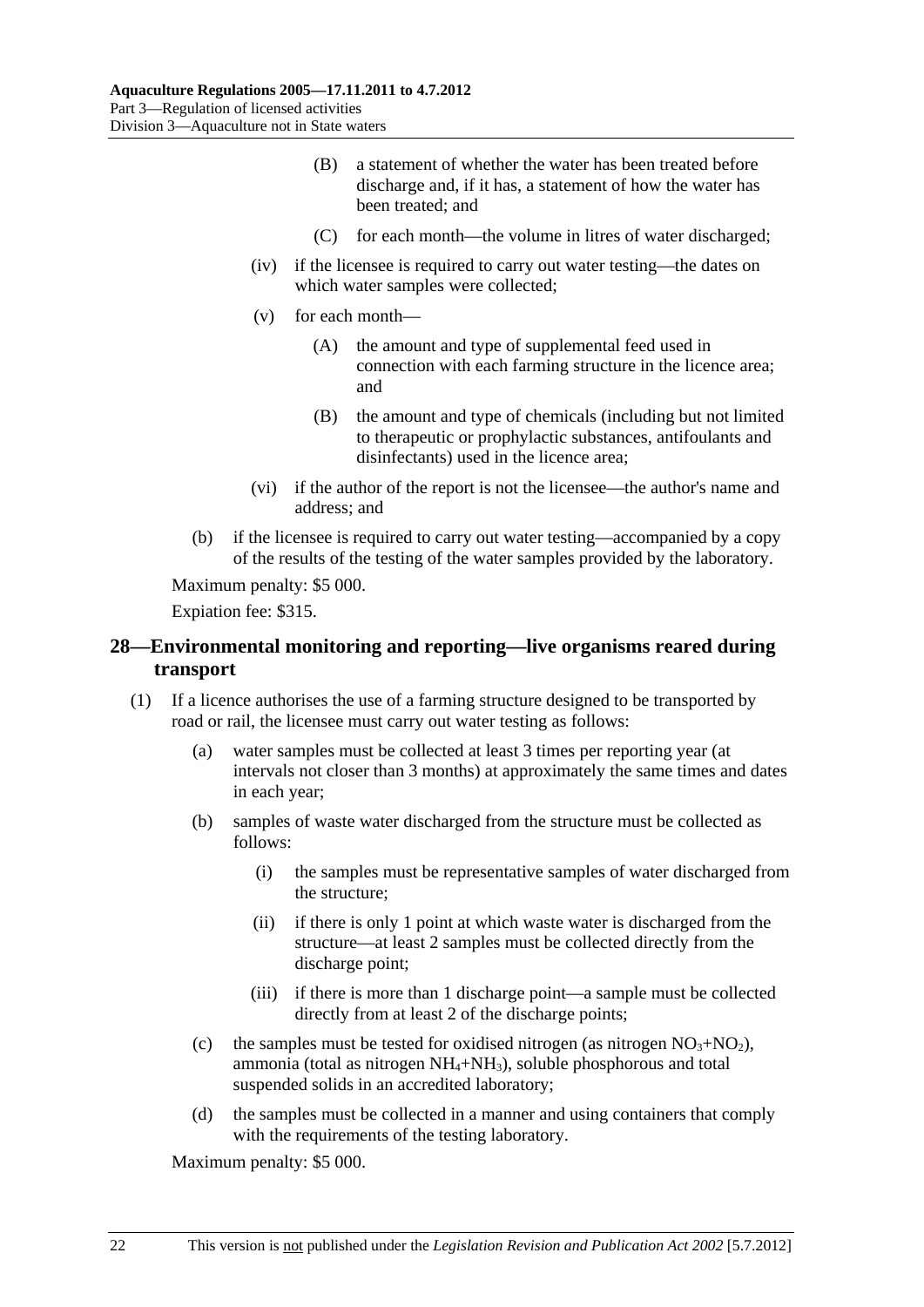- <span id="page-22-0"></span> (2) If a licence authorises the use of a farming structure designed to be transported by road or rail, the licensee must, on or before the reporting day in each year, provide to the Minister a report for the preceding reporting year—
	- (a) containing the following:
		- (i) the dates on which water samples were collected;
		- (ii) for each month—
			- (A) the amount and type of supplemental feed used in the structure; and
			- (B) the amount and type of chemicals (including but not limited to therapeutic or prophylactic substances, antifoulants and disinfectants) used in the structure;
		- (iii) if the author of the report is not the licensee—the author's name and address; and
	- (b) accompanied by a copy of the results of the testing of the water samples provided by the laboratory.

Expiation fee: \$315.

# **Part 4—Miscellaneous**

## **28A—Division of lease area**

- (1) The Minister may, on application by the holder of a development lease or production lease for division of the lease area into separate lease areas—
	- (a) substitute the original lease with leases of the same kind over the separate lease areas; and
	- (b) substitute the corresponding licences relating to the original lease with corresponding licences relating to the substituted leases.
- (2) The following rules apply to the substitution of leases and corresponding licences under this regulation:
	- (a) there must be no change in the persons holding a lease or corresponding licence;
	- (b) the substituted leases must be for the balance of the term of the original lease;
	- (c) the lease areas of the substituted leases must together make up the lease area of the original lease;
	- (d) the area in which a licensee is authorised to carry on aquaculture must not be altered;
	- (e) the conditions of a substituted lease or corresponding licence must be the same as the conditions of the original lease or corresponding licence, except for conditions designating a lease area or licence area, conditions relating to marking out the boundaries of a lease area or licence area or conditions relating a licence to a lease.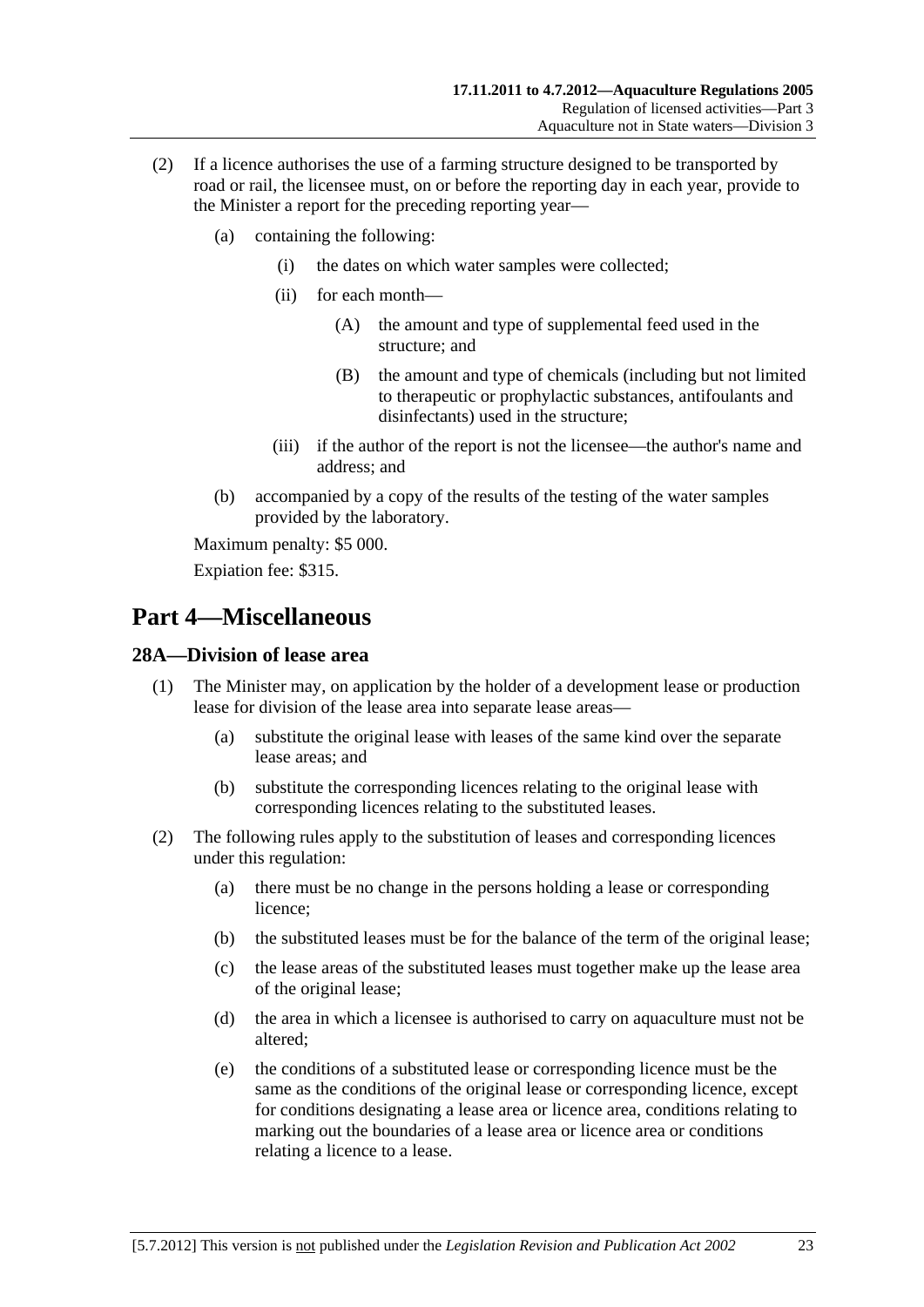- <span id="page-23-0"></span> (3) An application for division of a lease area into separate lease areas—
	- (a) must be made to the Minister in the manner and form required by the Minister; and
	- (b) must be accompanied by a plan delineating—
		- (i) the lease area of the original lease; and
		- (ii) the licence areas of the corresponding licences relating to the original lease; and
		- (iii) the separate lease areas into which the original lease area is to be divided; and
		- (iv) the licence areas of the corresponding licences that are to relate to the substituted leases over the separate lease areas; and
	- (c) must be accompanied by the fee set out in [Schedule 1.](#page-27-0)
- (4) The applicant must provide the Minister with any information required by the Minister in connection with the determination of the application, verified, if the Minister so requires, by statutory declaration.
- (5) While a licensee continues to hold a number of corresponding licences over adjoining licence areas as a result of the substitution of the licences under this regulation, the licences will, for the purposes of these regulations, be treated as a single licence held by the licensee over the aggregate of the adjoining licence areas.

#### **28B—Division of licence area**

- (1) The Minister may, on application by the holder of an aquaculture licence for division of the licence area into separate licence areas, substitute the original licence with licences over the separate licence areas.
- (2) The following rules apply to the substitution of licences under this regulation:
	- (a) there must be no change in the persons holding a licence;
	- (b) the substituted licences must be for the balance of the term of the original licence;
	- (c) the licence areas of the substituted licences must together make up the licence area of the original licence;
	- (d) the conditions of a substituted licence must be the same as the conditions of the original licence, except for conditions designating a licence area or conditions relating to marking out the boundaries of a licence area.
- (3) An application for division of a licence area into separate licence areas—
	- (a) must be made to the Minister in the manner and form required by the Minister; and
	- (b) must be accompanied by a plan delineating—
		- (i) the licence area of the original licence; and
		- (ii) the separate licence areas into which the original licence area is to be divided; and
	- (c) must be accompanied by the fee set out in [Schedule 1.](#page-27-0)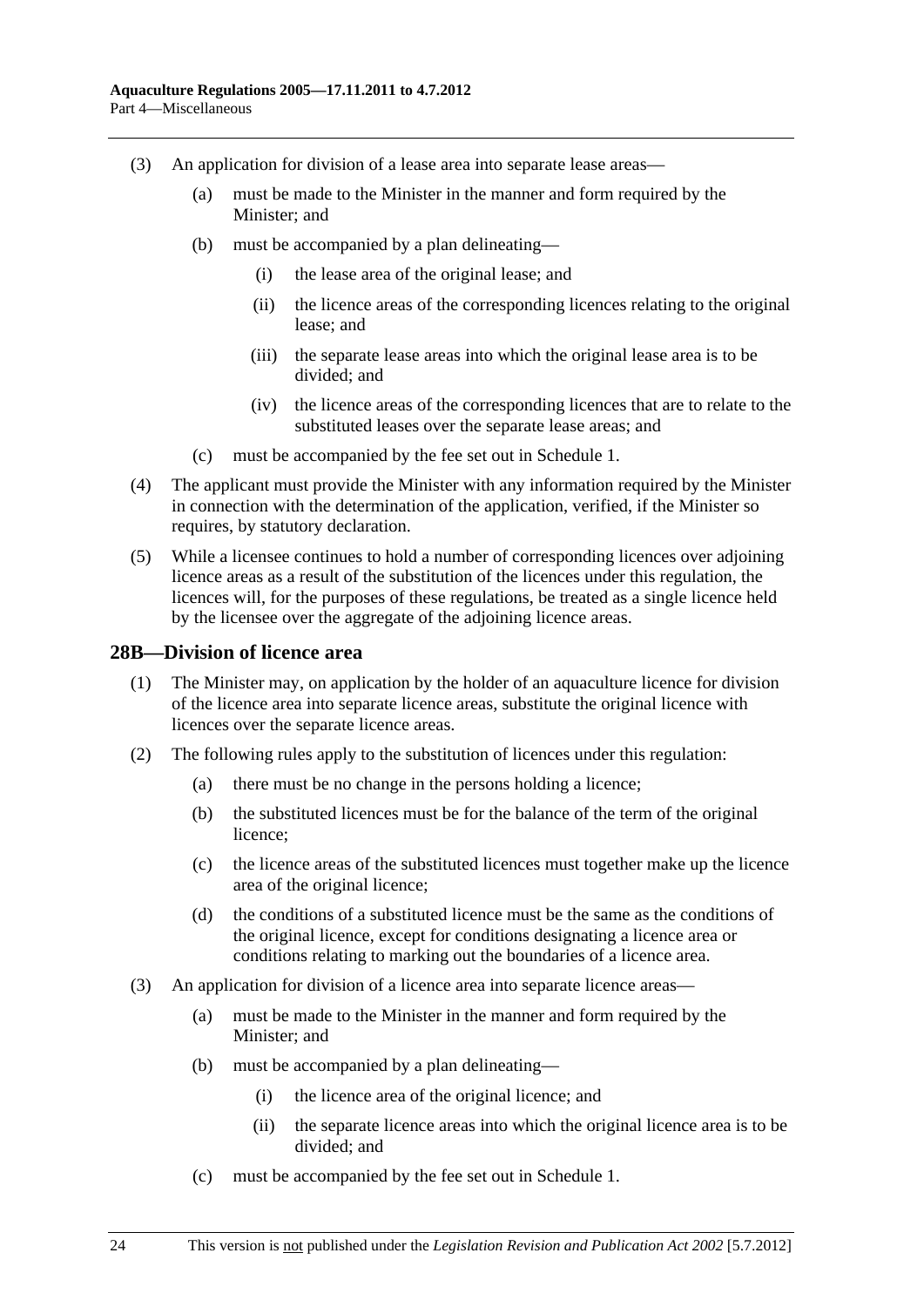<span id="page-24-0"></span> (4) The applicant must provide the Minister with any information required by the Minister in connection with the determination of the application, verified, if the Minister so requires, by statutory declaration.

#### **29—Defects in applications**

- (1) The Minister may request an applicant to remedy a defect or deficiency in an application or accompanying document or information required by or under the Act or these regulations.
- (2) If an applicant in relation to whom a request has been made under [subregulation \(1\)](#page-24-0)  fails to comply with the request within 3 months, the Minister may refuse the application.

### **30—Powers of fisheries officer**

- (1) A fisheries officer may—
	- (a) require a person who is required to keep records under these regulations or in accordance with licence conditions to produce the records for inspection; and
	- (b) make copies of or take extracts from those records; and
	- (c) take photographs, films or audio, video or other recordings for the purposes of the administration or enforcement of the Act or these regulations.
- (2) Part 3 Division 3 of the *[Fisheries Act 1982](http://www.legislation.sa.gov.au/index.aspx?action=legref&type=act&legtitle=Fisheries%20Act%201982)* is to be read as if—
	- (a) the additional powers conferred on fisheries officers by this regulation were conferred by section 28 of that Act; and
	- (b) section 28(2b)(a) read as follows:
		- (a) the premises are used by a licensee for activities authorised by the licence; or

#### **31—Exemptions**

- (1) Subsections (2) to (6) (inclusive) of section 12 of the Act do not apply to an aquaculture policy providing for amendment of the *[Aquaculture \(Standard Lease](http://www.legislation.sa.gov.au/index.aspx?action=legref&type=subordleg&legtitle=Aquaculture%20(Standard%20Lease%20Conditions)%20Policy%202005)  [Conditions\) Policy 2005](http://www.legislation.sa.gov.au/index.aspx?action=legref&type=subordleg&legtitle=Aquaculture%20(Standard%20Lease%20Conditions)%20Policy%202005)* in the form set out in [Schedule 2.](#page-0-0)
- (2) Section 17 of the Act does not apply to aquaculture carried on through the South Australian Research and Development Institute.
- (3) Section 19 of the Act does not apply to an aquaculture licence authorising the carrying on of aquaculture on a navigable vessel as it operates within an area of State waters.
- (4) The following exemptions apply in relation to an application by a transitional lessee for the grant of a development lease over the transitional lease area, and an application by a transitional licensee for the grant of a corresponding licence relating to such a development lease:
	- (a) section 32 of the Act does not apply—the development lease may be granted to the transitional lessee in respect of an area whether or not it comprises or includes State waters within an aquaculture zone;
	- (b) section 33 of the Act does not apply—the development lease may be granted to the transitional lessee without an allocation process being undertaken;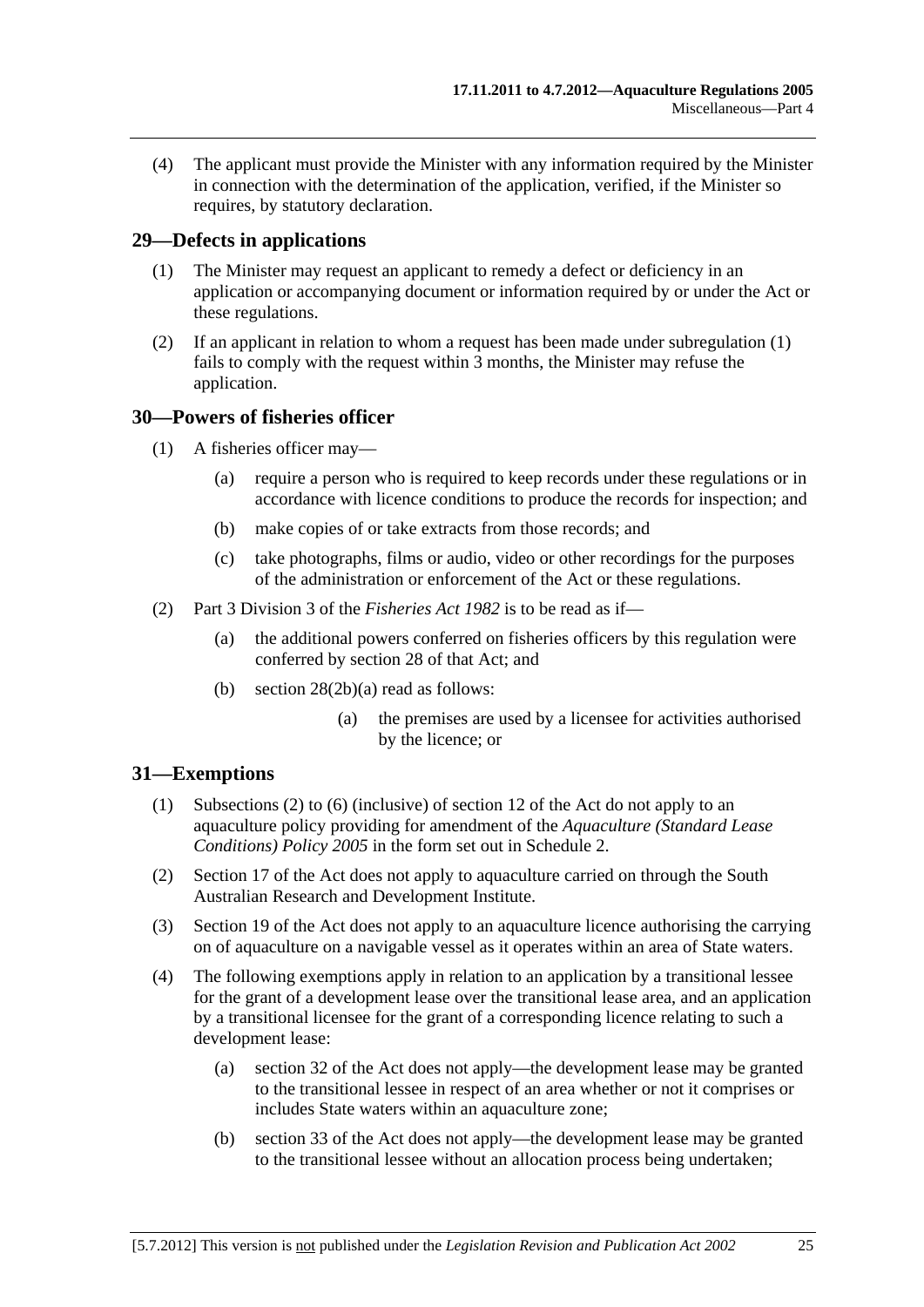- <span id="page-25-0"></span>(c) section  $50(1)(b)$  of the Act does not apply—the Minister may decide that a corresponding licence will be granted containing specified conditions in connection with the application by the transitional lessee for the development lease without causing public notice of the application to be published.
- (5) For the purposes of this regulation—
	- (a) a *transitional lease* is a production lease purportedly granted under clause 3 of the Schedule of the Act to a person who was, immediately before the commencement of that clause, an applicant for a licence authorising aquaculture operations; and
	- (b) a *transitional lessee* is a person who, immediately before the commencement of this subregulation, held a transitional lease or a lease derived from a transitional lease (whether or not through a purported transfer of the lease and whether or not there has been any purported alteration of the boundaries of the lease area); and
	- (c) a lease will be taken to be *derived* from a transitional lease if the lease is one of a number of leases purportedly substituted for the transitional lease; and
	- (d) a *transitional licensee* is a person who, immediately before the commencement of this subregulation, held a corresponding licence purportedly granted in relation to a transitional lease or a lease derived from a transitional lease.

## **32—Fees**

- (1) The fees set out in [Schedule 1](#page-27-0) are prescribed for the purposes of the Act and these regulations.
- (2) Subject to [subregulation \(3\),](#page-0-0) a licensee authorised under an aquaculture licence to carry on aquaculture in a lease area must, before the payment date fixed by the Minister for the financial year by written notice given to the licensee, pay to the Minister, in respect of each financial year, a fee of the amount set out in [Schedule 1](#page-27-0) Part 2.
- (3) If more than 1 amount set out in [Schedule 1](#page-27-0) Part 2 is applicable to a licence, the higher or highest of those amounts will be taken to be the amount of the fee payable under subregulation  $(2)$ .
- (4) A licensee authorised under an aquaculture licence to carry on aquaculture in an area other than a lease area must, before the payment date fixed by the Minister for the financial year by written notice given to the licensee, pay to the Minister, in respect of each financial year, a fee of the amount set out in [Schedule 1](#page-27-0) Part 3.
- (5) A person who applies for an aquaculture licence must, before the licence is granted, pay to the Minister a fee of an amount calculated by multiplying—
	- (a) the periodic fee that would have been payable by the person had the person held the licence at the last date for payment of periodic fees; and
	- (b) the proportion that the number of whole months between the grant of the licence and the next 30 June bears to 12 months.
- (6) The Minister may enter into an arrangement with a person for payment of a periodic fee by instalments.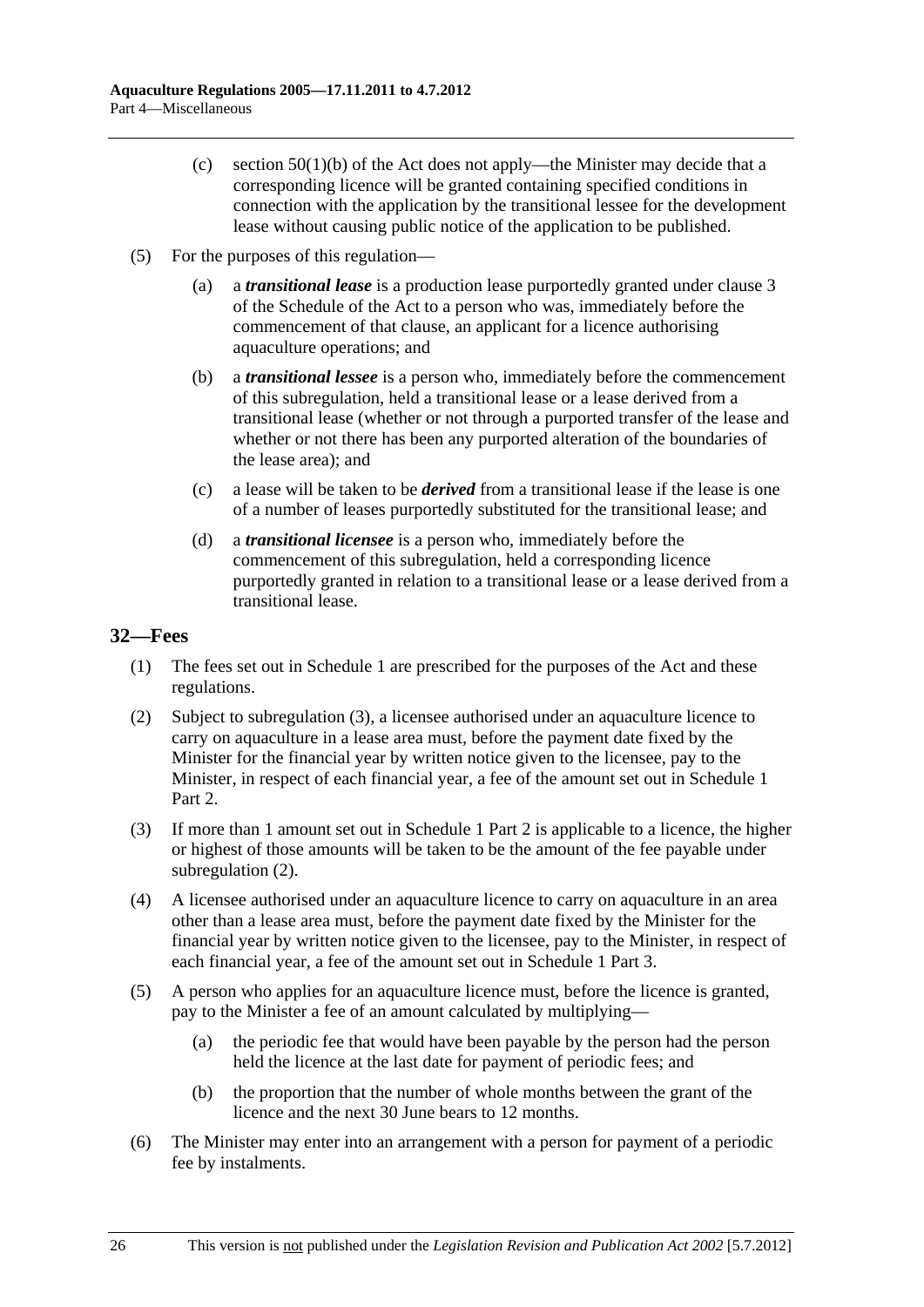- <span id="page-26-0"></span> (7) The Minister may waive or refund a fee (or part of a fee) payable under the Act or these regulations if satisfied that it is appropriate to do so in a particular case.
- (8) A fee payable to the Minister under the Act or these regulations may be recovered by the Minister by action in a court of competent jurisdiction as a debt due to the Minister.
- (9) The amount of an application fee in [Schedule 1](#page-27-0) comprising an advertising component must be refunded to the extent that it is not used for advertising in respect of the application.
- (10) For the purposes of [Schedule 1—](#page-27-0)
	- (a) the Minister must classify each licence other than a corresponding licence as a low risk (*category A*), medium risk (*category B*) or high risk (*category C*) licence having regard to factors affecting the ecological sustainability of aquaculture authorised by the licence, including—
		- (i) any discharge of water from the licence area and the treatment of that water prior to discharge; and
		- (ii) whether or not the species to be farmed are native to the locality of the licence area; and
		- (iii) the susceptibility of the species to be farmed to notifiable disease within the meaning of the *[Livestock Act 1997](http://www.legislation.sa.gov.au/index.aspx?action=legref&type=act&legtitle=Livestock%20Act%201997)*; and
	- (b) the Minister may vary the classification of a licence by written notice to the licensee; and
	- (c) the Minister must classify each variation of licence conditions as a simple, standard or complex variation having regard to the extent to which the variation involves factors affecting the ecological sustainability of aquaculture authorised by the licence, including—
		- (i) whether the variation involves any of the following:
			- (A) a change in the species to be farmed;
			- (B) an increase in the scale or intensity of farming;
			- (C) a change in the type of farming structures or method used;
			- (D) a change that will require reclassification of the licence as a low risk (*category A*), medium risk (*category B*) or high risk (*category C*) licence; and
		- (ii) in the case of a corresponding licence, a consideration of the following:
			- (A) whether the licence area is in an aquaculture zone (where risks affecting ecological sustainability have been more generally assessed);
			- (B) whether the licence area has previously been farmed;
			- (C) whether the licence area is being varied.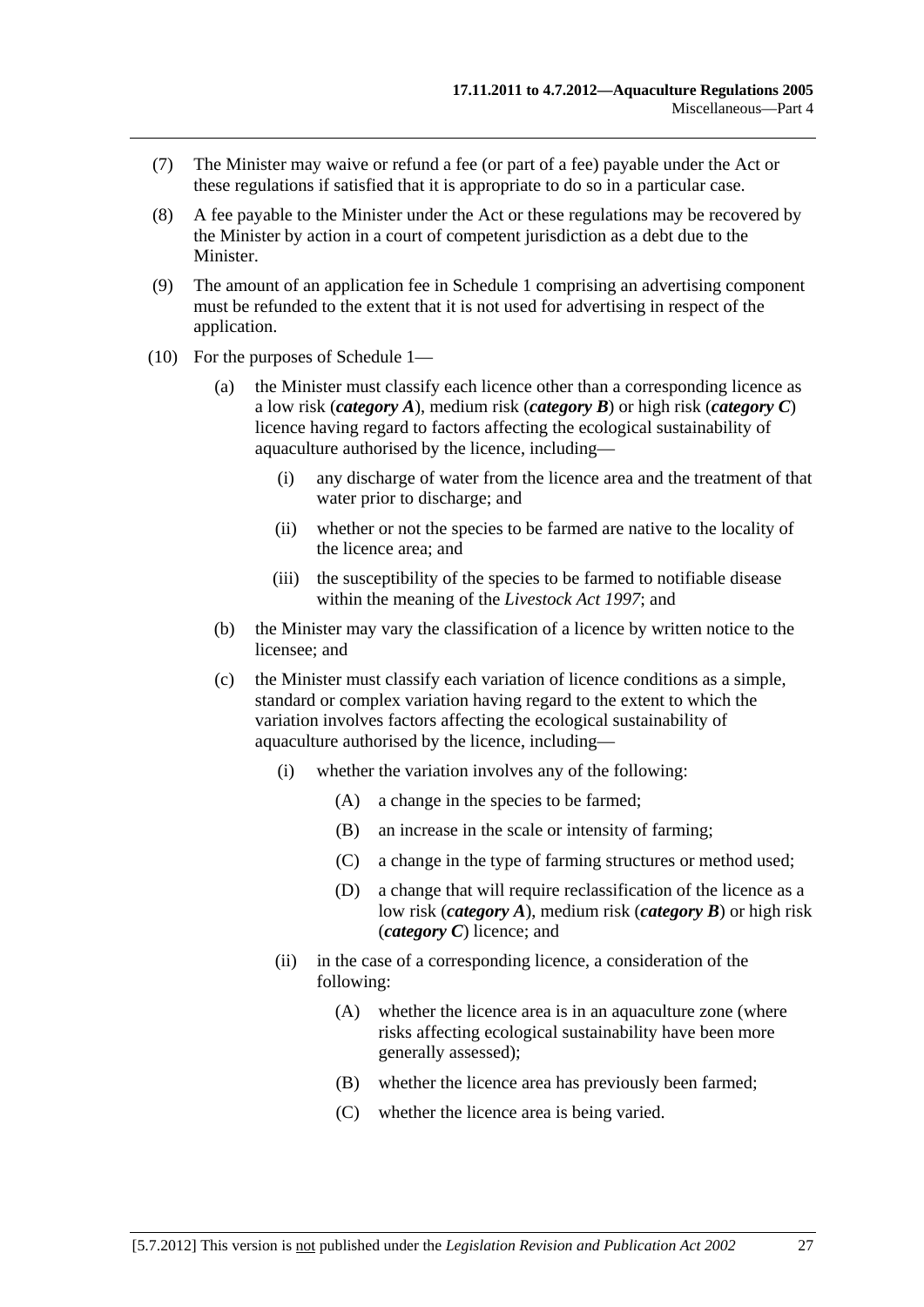# <span id="page-27-0"></span>**Schedule 1—Fees**

#### **Part 1—Application fees**

| 1 | On application for consent to transfer a development lease (section 36)-      |                                                                                   |           |  |
|---|-------------------------------------------------------------------------------|-----------------------------------------------------------------------------------|-----------|--|
|   | (a)                                                                           | if a corresponding licence authorises the farming of oysters                      |           |  |
|   | (b)                                                                           | in any other case                                                                 | \$581     |  |
| 2 |                                                                               | On application for an aquaculture licence (section 49)—                           |           |  |
|   | (a)                                                                           | in the case of a corresponding licence within an aquaculture zone—                |           |  |
|   |                                                                               | administrative component<br>(i)                                                   | \$2 2 3 2 |  |
|   |                                                                               | advertising component<br>(ii)                                                     | \$1 3 38  |  |
|   | (b)                                                                           | in the case of a corresponding licence outside of an aquaculture zone—            |           |  |
|   |                                                                               | administrative component<br>(i)                                                   | \$3 804   |  |
|   |                                                                               | advertising component<br>(ii)                                                     | \$1 3 38  |  |
|   | (c)                                                                           | in the case of a licence other than a corresponding licence-                      |           |  |
|   |                                                                               | for a low risk ( <i>category A</i> ) licence—<br>(i)                              |           |  |
|   |                                                                               | administrative component<br>(A)                                                   | \$1 495   |  |
|   |                                                                               | advertising component<br>(B)                                                      | \$1 3 38  |  |
|   |                                                                               | (ii)<br>for a medium risk ( <i>category</i> $\bm{B}$ ) licence—                   |           |  |
|   |                                                                               | (A)<br>administrative component                                                   | \$1788    |  |
|   |                                                                               | (B)<br>advertising component                                                      | \$1 338   |  |
|   |                                                                               | for a high risk ( <i>category</i> $C$ ) licence—<br>(iii)                         |           |  |
|   |                                                                               | (A)<br>administrative component                                                   | \$2818    |  |
|   |                                                                               | advertising component<br>(B)                                                      | \$1 3 38  |  |
| 3 | On application to vary the conditions of an aquaculture licence (section 52)— |                                                                                   |           |  |
|   | (a)                                                                           | in the case of a corresponding licence that authorises the farming of<br>oysters- |           |  |
|   |                                                                               | for a simple variation<br>(i)                                                     | \$1 329   |  |
|   |                                                                               | for a standard variation<br>(ii)                                                  | \$1760    |  |
|   |                                                                               | for a complex variation<br>(iii)                                                  | \$3 3 3 1 |  |
|   | (b)                                                                           | in the case of any other corresponding licence—                                   |           |  |
|   |                                                                               | for a simple variation<br>(i)                                                     | \$942     |  |
|   |                                                                               | for a standard variation<br>(ii)                                                  | \$1 246   |  |
|   |                                                                               | (iii)<br>for a complex variation                                                  | \$2 3 5 9 |  |
|   | (c)                                                                           | in the case of a licence other than a corresponding licence—                      |           |  |
|   |                                                                               | for a simple variation<br>(i)                                                     | \$670     |  |
|   |                                                                               | for a standard variation<br>(ii)                                                  | \$786     |  |
|   |                                                                               | for a complex variation<br>(iii)                                                  | \$2 011   |  |
| 4 |                                                                               | On application for renewal of an aquaculture licence (section 53)                 | \$465     |  |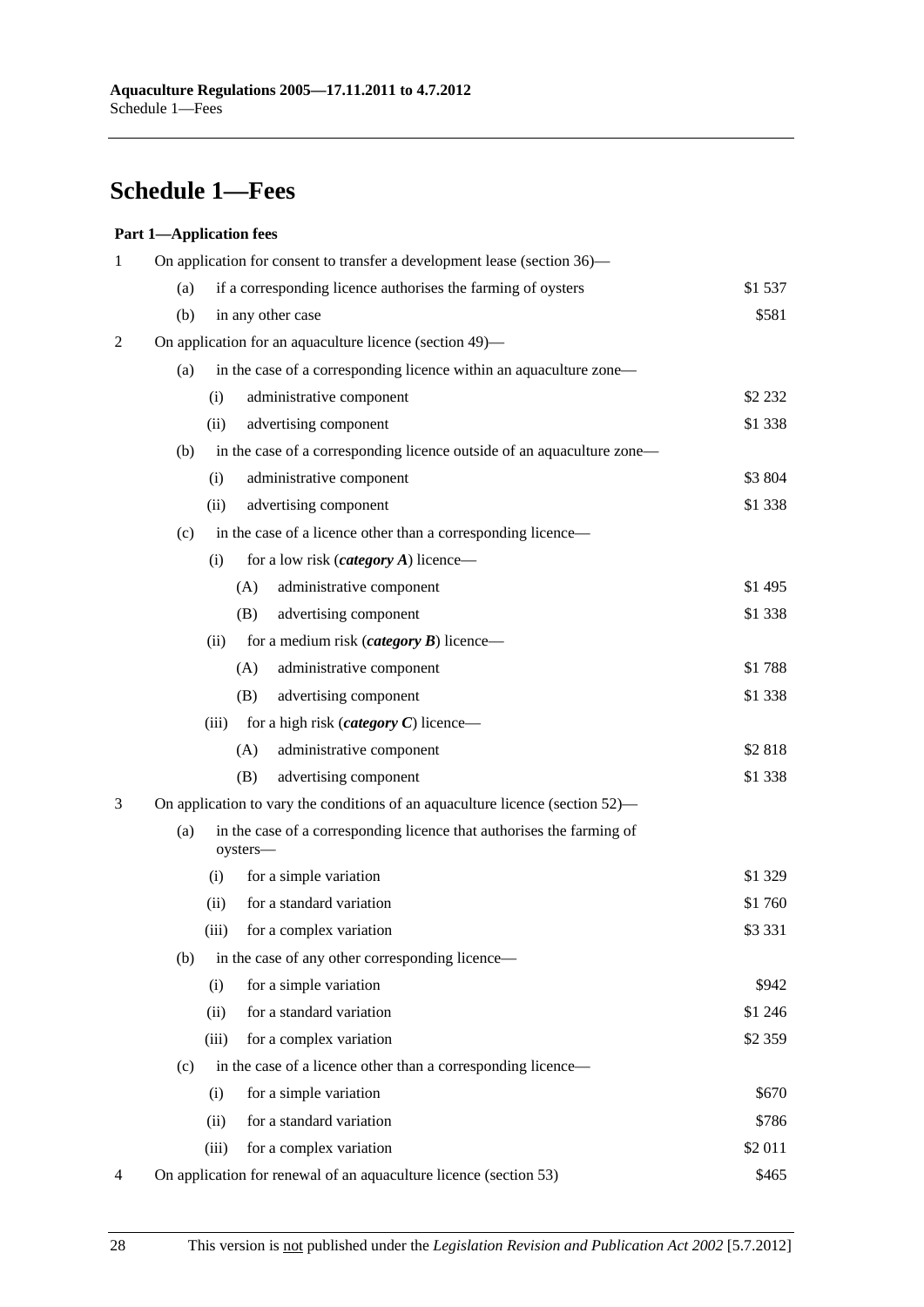| 5  | On application for consent to transfer an aquaculture licence (section 55)—                                             |                                                                                                                   |                                                                                                                                               |           |
|----|-------------------------------------------------------------------------------------------------------------------------|-------------------------------------------------------------------------------------------------------------------|-----------------------------------------------------------------------------------------------------------------------------------------------|-----------|
|    | (a)                                                                                                                     | oysters                                                                                                           | in the case of a corresponding licence that authorises the farming of                                                                         | \$1 794   |
|    | (b)                                                                                                                     |                                                                                                                   | in the case of any other corresponding licence                                                                                                | \$537     |
|    | (c)                                                                                                                     |                                                                                                                   | in the case of a licence other than a corresponding licence                                                                                   | \$443     |
| 6  |                                                                                                                         | On application for consent to surrender an aquaculture licence other than a<br>corresponding licence (section 56) |                                                                                                                                               | \$327     |
| 7  | (regulation 28A)—                                                                                                       |                                                                                                                   | On application for the division of a lease area into separate lease areas                                                                     |           |
|    | (a)                                                                                                                     |                                                                                                                   | if a corresponding licence authorises the farming of oysters                                                                                  | \$2818    |
|    | (b)                                                                                                                     |                                                                                                                   | in any other case                                                                                                                             | \$1 1 1 3 |
| 8  | On application for the division of a licence area into separate licence areas<br>(regulation 28B)-                      |                                                                                                                   |                                                                                                                                               |           |
|    | (a)                                                                                                                     |                                                                                                                   | in the case of a licence that authorises the farming of oysters                                                                               | \$1 537   |
|    | (b)                                                                                                                     |                                                                                                                   | in any other case                                                                                                                             | \$847     |
| 9  | On application for renewal of an aquaculture lease (Aquaculture (Standard Lease<br>Conditions) Policy 2005)-            |                                                                                                                   |                                                                                                                                               |           |
|    | (a)                                                                                                                     |                                                                                                                   | if a corresponding licence authorises the farming of oysters                                                                                  | \$739     |
|    | in any other case<br>(b)                                                                                                |                                                                                                                   |                                                                                                                                               | \$488     |
| 10 | On application to vary an aquaculture lease or its conditions (Aquaculture<br>(Standard Lease Conditions) Policy 2005)- |                                                                                                                   |                                                                                                                                               |           |
|    | for a variation consisting of or involving-<br>(a)                                                                      |                                                                                                                   |                                                                                                                                               |           |
|    |                                                                                                                         | (i)                                                                                                               | the substitution of the lease area (within or outside of an<br>aquaculture zone) where at least 80% of the lease area will remain<br>the same | \$1 179   |
|    |                                                                                                                         | (ii)                                                                                                              | the substitution of the lease area within an aquaculture zone (other<br>than a variation of a kind referred to in subparagraph (i))           | \$1988    |
|    |                                                                                                                         | (iii)                                                                                                             | the substitution of the lease area outside of an aquaculture zone<br>(other than a variation of a kind referred to in subparagraph (i))       | \$2813    |
|    | (b)                                                                                                                     |                                                                                                                   | for a variation of any other kind                                                                                                             | \$720     |
|    | subsequent financial year                                                                                               |                                                                                                                   | Part 2—Periodic fees for corresponding licences for the financial year 2010/11 and for each                                                   |           |
| 11 |                                                                                                                         |                                                                                                                   | For an aquaculture licence to farm prescribed wild caught tuna                                                                                | \$5 5 39  |
| 12 |                                                                                                                         |                                                                                                                   | For an aquaculture licence to farm finfish other than prescribed wild caught tuna                                                             | \$1884    |
| 13 | For an aquaculture licence to farm abalone in a subtidal area                                                           |                                                                                                                   | \$2 467                                                                                                                                       |           |
| 14 | For an aquaculture licence to farm mussels in a subtidal area                                                           |                                                                                                                   |                                                                                                                                               | \$2 088   |
| 15 | For an aquaculture licence to farm molluscs (other than abalone and mussels) in a<br>subtidal area                      |                                                                                                                   |                                                                                                                                               | \$1853    |
| 16 | For an aquaculture licence to farm molluscs (including abalone, but not including<br>oysters) in an intertidal area     |                                                                                                                   | \$1821                                                                                                                                        |           |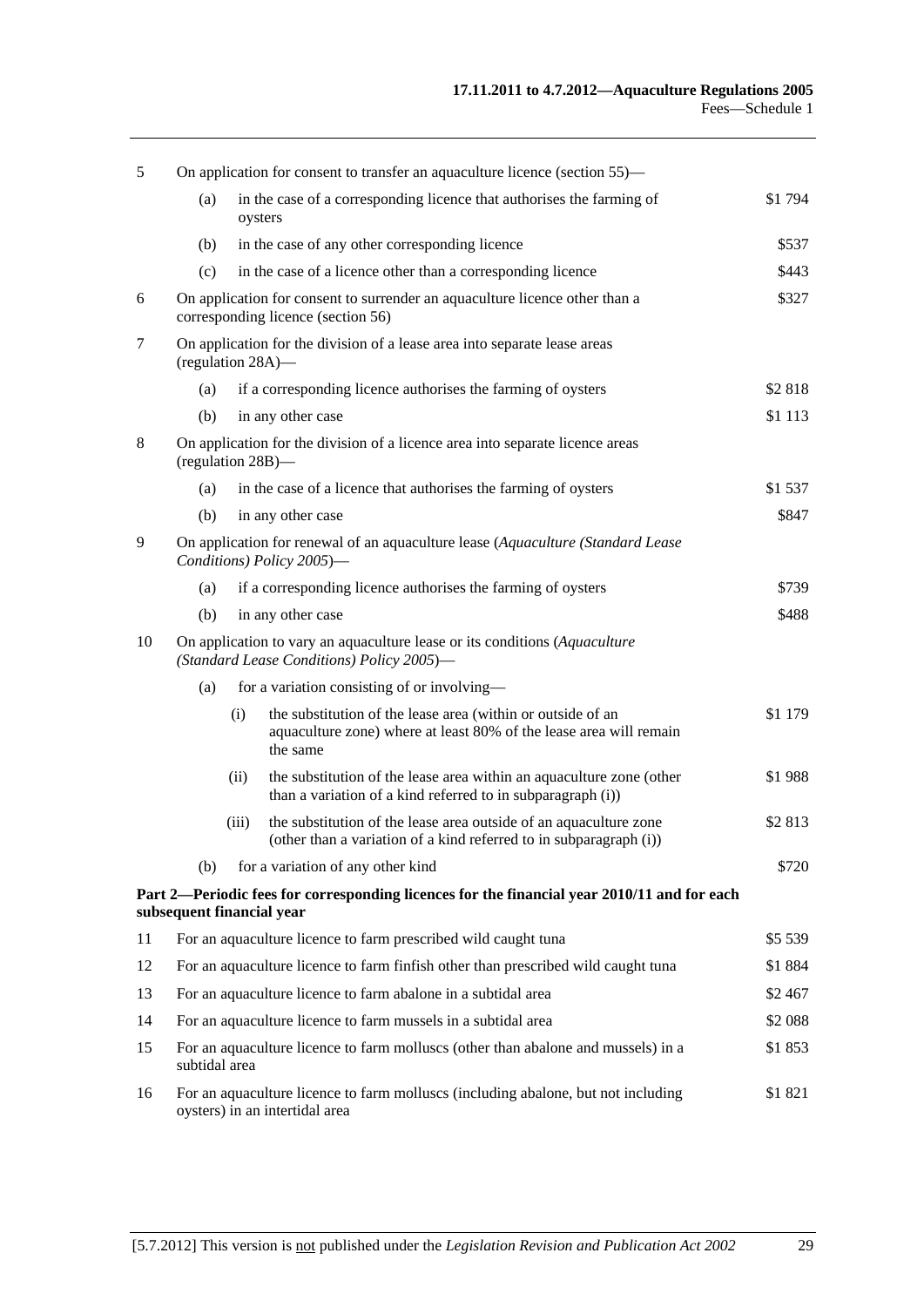<span id="page-29-0"></span>

| 17 |                                                                 | For an aquaculture licence to farm oysters in an intertidal area                                                                                                                                                           | \$368 plus \$209<br>for each hectare<br>(rounded to<br>2 decimal places)<br>in the licence<br>area |
|----|-----------------------------------------------------------------|----------------------------------------------------------------------------------------------------------------------------------------------------------------------------------------------------------------------------|----------------------------------------------------------------------------------------------------|
| 18 |                                                                 | For an aquaculture licence to farm algae                                                                                                                                                                                   | \$1 691                                                                                            |
| 19 | For an aquaculture licence authorising the storage of sea cages |                                                                                                                                                                                                                            |                                                                                                    |
|    |                                                                 | Part 3—Periodic fees for licences other than corresponding licences for the financial year 2010/11<br>and for each subsequent financial year                                                                               |                                                                                                    |
| 20 | For a low risk $(category A)$ licence                           |                                                                                                                                                                                                                            | \$313                                                                                              |
| 21 | For a medium risk ( <i>category B</i> ) licence—                |                                                                                                                                                                                                                            |                                                                                                    |
|    | (a)                                                             | in the case of a licence authorising the carrying on of aquaculture on a<br>navigable vessel as it operates within an area of State waters or the use<br>of a farming structure designed to be transported by road or rail | \$345                                                                                              |
|    | (b)                                                             | in any other case                                                                                                                                                                                                          | \$330                                                                                              |
| 22 | For a high risk ( <i>category C</i> ) licence—                  |                                                                                                                                                                                                                            |                                                                                                    |
|    | (a)                                                             | in the case of a licence authorising the carrying on of aquaculture on a<br>navigable vessel as it operates within an area of State waters or the use<br>of a farming structure designed to be transported by road or rail | \$4 5 6 5                                                                                          |
|    | (b)                                                             | in any other case                                                                                                                                                                                                          | \$345                                                                                              |

# **Schedule 2—***Aquaculture (Standard Lease Conditions) Amendment Policy 2008*

# **Part 1—Preliminary**

## **1—Short title**

This policy may be cited as the *[Aquaculture \(Standard Lease Conditions\) Amendment](http://www.legislation.sa.gov.au/index.aspx?action=legref&type=subordleg&legtitle=Aquaculture%20(Standard%20Lease%20Conditions)%20Amendment%20Policy%202008)  [Policy 2008](http://www.legislation.sa.gov.au/index.aspx?action=legref&type=subordleg&legtitle=Aquaculture%20(Standard%20Lease%20Conditions)%20Amendment%20Policy%202008)*.

## **2—Amendment provisions**

In this policy, a provision under a heading referring to the amendment of a specified policy amends the policy so specified.

# **Part 2—Amendment of** *Aquaculture (Zones—Standard Lease Conditions) Policy 2005*

## **3—Amendment of clause 2—Standard conditions of aquaculture lease**

Clause 2—after its present contents (now to be designated as subclause (1)) insert:

 (2) In the event of an inconsistency between the provisions of this policy and any other conditions of a lease, the provisions of this policy will prevail to the extent of the inconsistency.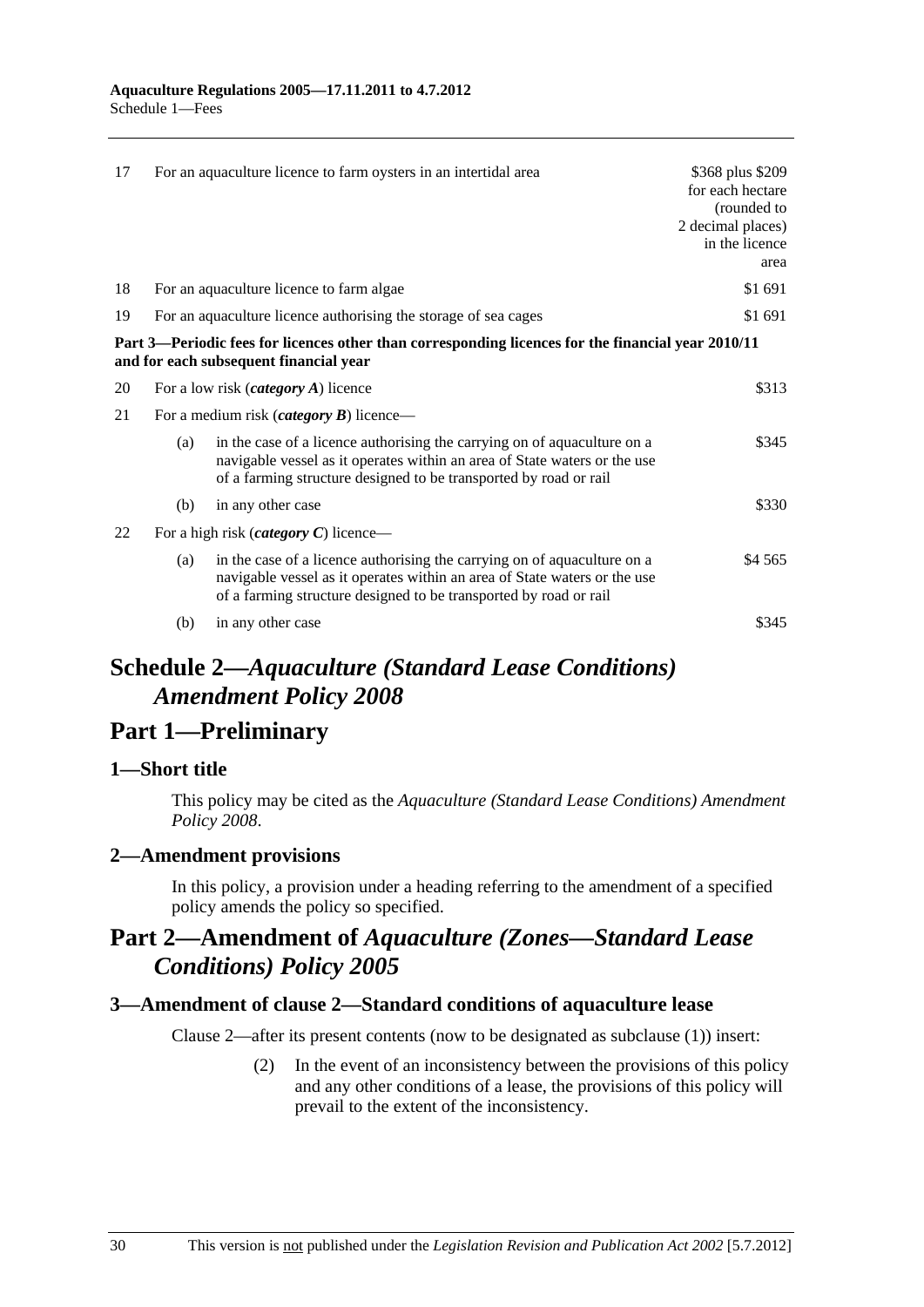## <span id="page-30-0"></span>**4—Insertion of clause 2A**

After clause 2 insert:

## **2A—Renewal of lease**

An application for renewal of an aquaculture lease—

- (a) must be made to the Minister in the manner and form determined by the Minister; and
- (b) must be accompanied by the amount of the fee fixed for an application for renewal of an aquaculture lease in the *[Aquaculture Regulations 2005](http://www.legislation.sa.gov.au/index.aspx?action=legref&type=subordleg&legtitle=Aquaculture%20Regulations%202005)*.

## **5—Amendment of clause 3—Variation of lease or lease conditions**

(1) Clause 3(1)—delete "at the request" and substitute:

on application by

- (2) Clause 3—after subclause (1) insert:
	- (1a) An application for a variation under subclause (1)—
		- (a) must be made to the Minister in the manner and form determined by the Minister; and
		- (b) must be accompanied by the amount of the relevant fee fixed for an application to vary an aquaculture lease or its conditions in the *[Aquaculture Regulations 2005](http://www.legislation.sa.gov.au/index.aspx?action=legref&type=subordleg&legtitle=Aquaculture%20Regulations%202005)*.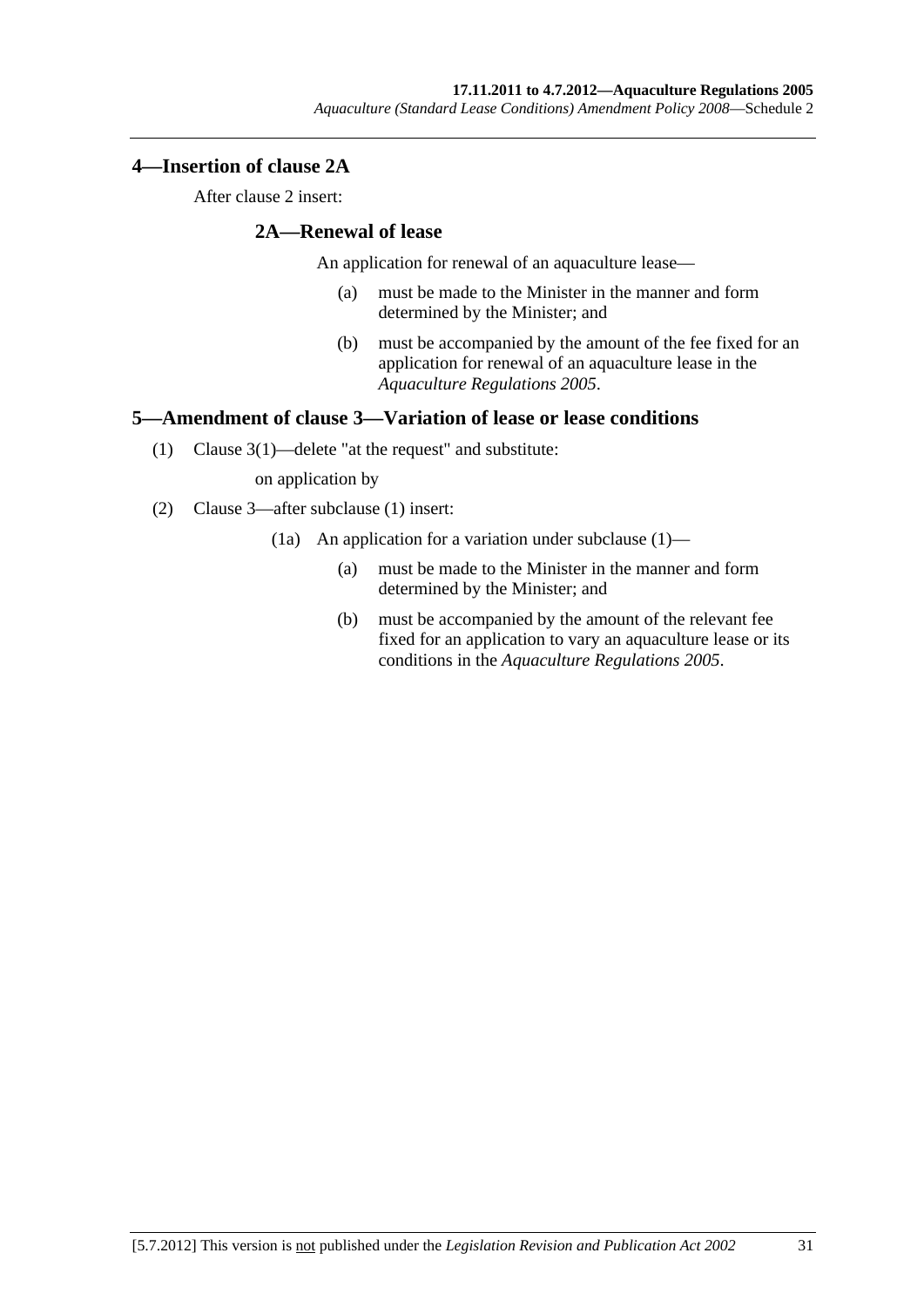# <span id="page-31-0"></span>**Legislative history**

## **Notes**

- Please note—References in the legislation to other legislation or instruments or to titles of bodies or offices are not automatically updated as part of the program for the revision and publication of legislation and therefore may be obsolete.
- Earlier versions of these regulations (historical versions) are listed at the end of the legislative history.
- For further information relating to the Act and subordinate legislation made under the Act see the Index of South Australian Statutes or www.legislation.sa.gov.au.

# **Legislation revoked by principal regulations**

The *Aquaculture Regulations 2005* revoked the following:

*Aquaculture Regulations 2002*

# **Legislation varied by principal regulations**

The *Aquaculture Regulations 2005* varied the following:

*Fisheries (Exotic Fish, Fish Farming and Fish Diseases) Regulations 2000 Fisheries (Fish Processors) Regulations 1991 Fisheries (General) Regulations 2000*

# **Principal regulations and variations**

New entries appear in bold.

| Year No  | Reference                | Commencement       |
|----------|--------------------------|--------------------|
| 2005 205 | Gazette 22.9.2005 p3413  | $1.10.2005$ : r 2  |
| 2006 11  | Gazette 19.1.2006 p300   | $19.1.2006$ : r 2  |
| 2006 140 | Gazette 15.6.2006 p1876  | $1.7.2006$ : r 2   |
| 2007 123 | Gazette 7.6.2007 p2473   | $1.7.2007:$ r 2    |
| 2008 286 | Gazette 20.11.2008 p5200 | $20.11.2008$ : r 2 |
| 2009 54  | Gazette 7.5.2009 p1704   | 7.5.2009: r2       |
| 2010 205 | Gazette 26.8.2010 p4612  | $1.9.2010$ : r 2   |
| 2010 214 | Gazette 28.10.2010 p5181 | $28.10.2010$ : r 2 |
| 2011 238 | Gazette 17.11.2011 p4626 | 17.11.2011: r2     |

# **Provisions varied**

New entries appear in bold.

Entries that relate to provisions that have been deleted appear in italics.

| Provision                 | v v<br>How varied | 'ommencement |
|---------------------------|-------------------|--------------|
| $\mathbf{D}_{\mathbf{f}}$ |                   |              |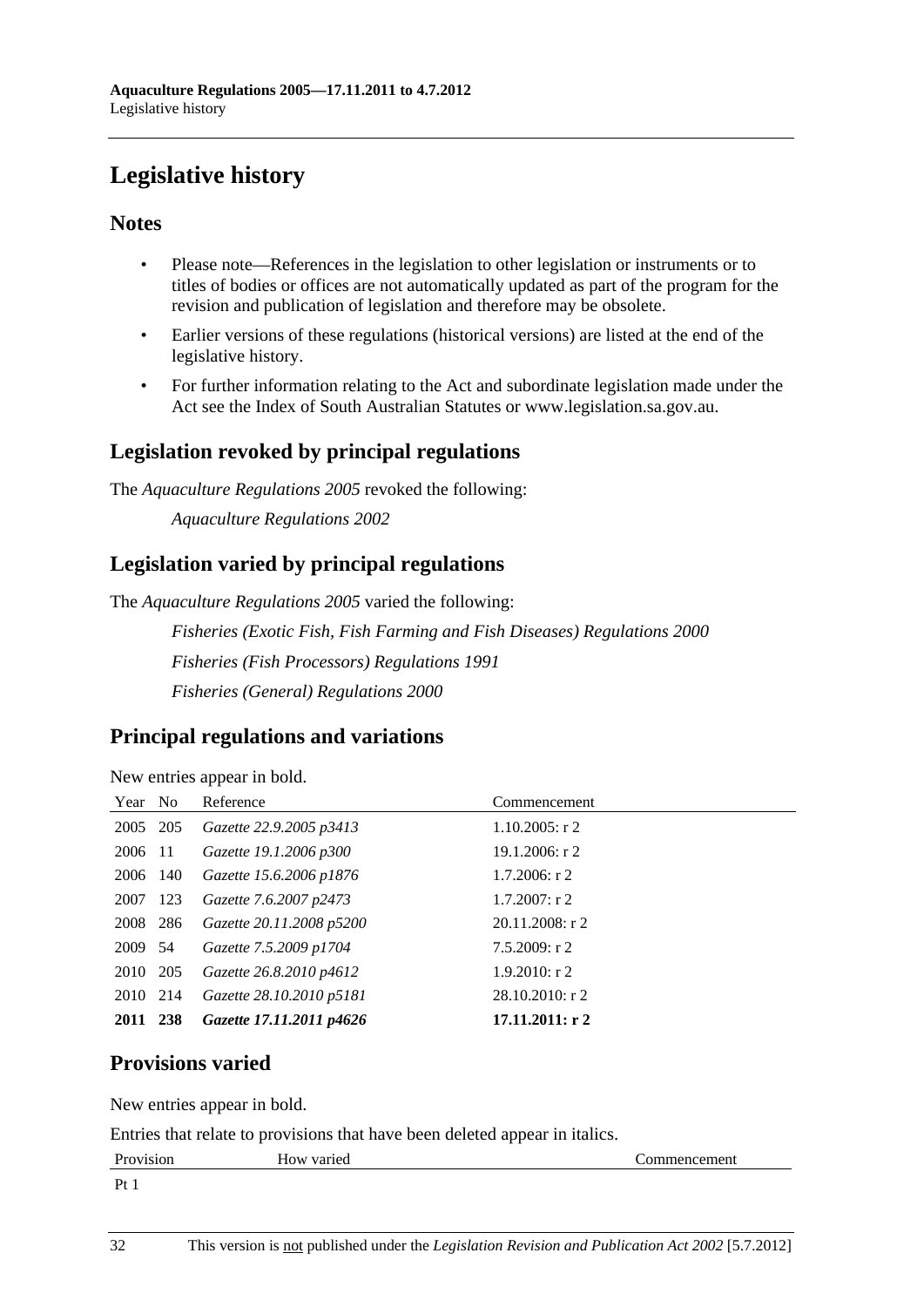| r 2                                    | omitted under Legislation Revision and<br><b>Publication Act 2002</b> | 19.1.2006  |
|----------------------------------------|-----------------------------------------------------------------------|------------|
| r <sub>3</sub>                         |                                                                       |            |
| r3(1)                                  |                                                                       |            |
| lease area                             | inserted by $286/2008$ r 4(1)                                         | 20.11.2008 |
| prescribed wild<br>caught tuna         | inserted by $286/2008$ r 4(2)                                         | 20.11.2008 |
| reporting day                          | substituted by 214/2010 r 4                                           | 28.10.2010 |
| reporting year                         | substituted by 214/2010 r 4                                           | 28.10.2010 |
| tuna                                   | deleted by $286/2008$ r $4(3)$                                        | 20.11.2008 |
| r 3A                                   | inserted by 11/2006 r 4                                               | 19.1.2006  |
| $Pt\,3$                                |                                                                       |            |
| r24                                    |                                                                       |            |
| r 24(2)                                | varied by 286/2008 r 5                                                | 20.11.2008 |
| r27                                    |                                                                       |            |
| r 27(1)                                | varied by 286/2008 r $6(1)$ —(3)                                      | 20.11.2008 |
| Pt 4                                   |                                                                       |            |
| r 28A and 28B                          | inserted by 11/2006 r 5                                               | 19.1.2006  |
| r 31                                   |                                                                       |            |
| r 31(1)                                | varied by 286/2008 r 7                                                | 20.11.2008 |
| $r 31(4)$ and (5)                      | inserted by $11/2006$ r 6                                             | 19.1.2006  |
| r 32                                   | substituted by 123/2007 r 4                                           | 1.7.2007   |
| $r \, 32(3)$                           | deleted by 286/2008 r 8(1)                                            | 20.11.2008 |
|                                        | inserted by 54/2009 r 4                                               | 7.5.2009   |
| $r$ 32(9) and (10)                     | inserted by 286/2008 r 8(2)                                           | 20.11.2008 |
| Sch 1 before<br>substitution by 123/07 |                                                                       |            |
| cl1                                    | varied by 11/2006 r 7                                                 | 19.1.2006  |
|                                        | substituted by 140/2006 r 4                                           | 1.7.2006   |
| cl 2                                   | substituted by $140/2006$ r 4                                         | 1.7.2006   |
| Sch 1                                  | substituted by 123/2007 r 5                                           | 1.7.2007   |
|                                        | substituted by 286/2008 r 9                                           | 20.11.2008 |
|                                        | varied by 54/2009 r 5(1), (2)                                         | 7.5.2009   |
|                                        | substituted by 205/2010 r 4                                           | 1.9.2010   |
|                                        | substituted by 238/2011 r 4                                           | 17.11.2011 |
| Sch 2                                  | substituted by 286/2008 r 10                                          | 20.11.2008 |
| Sch <sub>3</sub>                       | omitted under Legislation Revision and<br><b>Publication Act 2002</b> | 19.1.2006  |